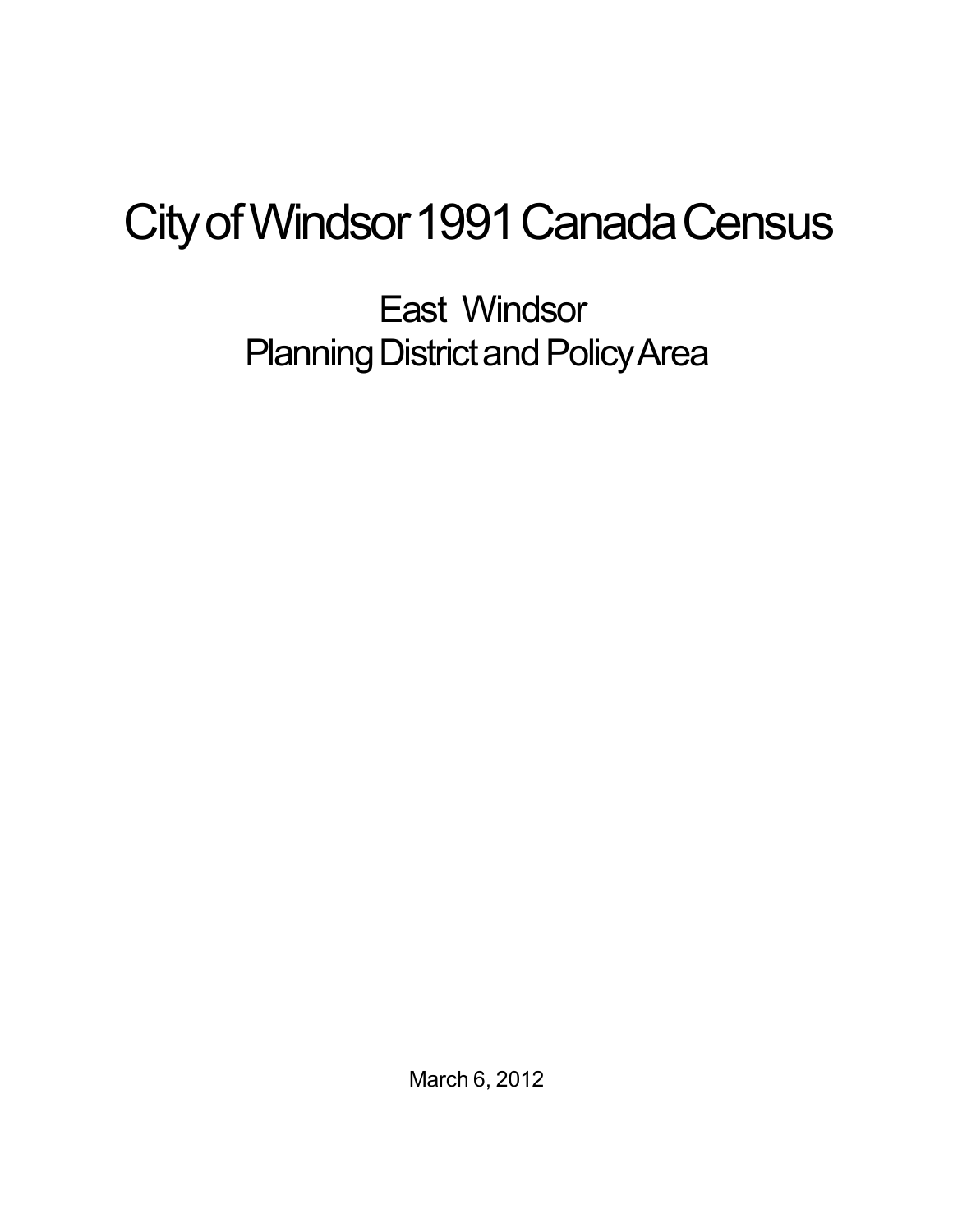## **Table of Contents**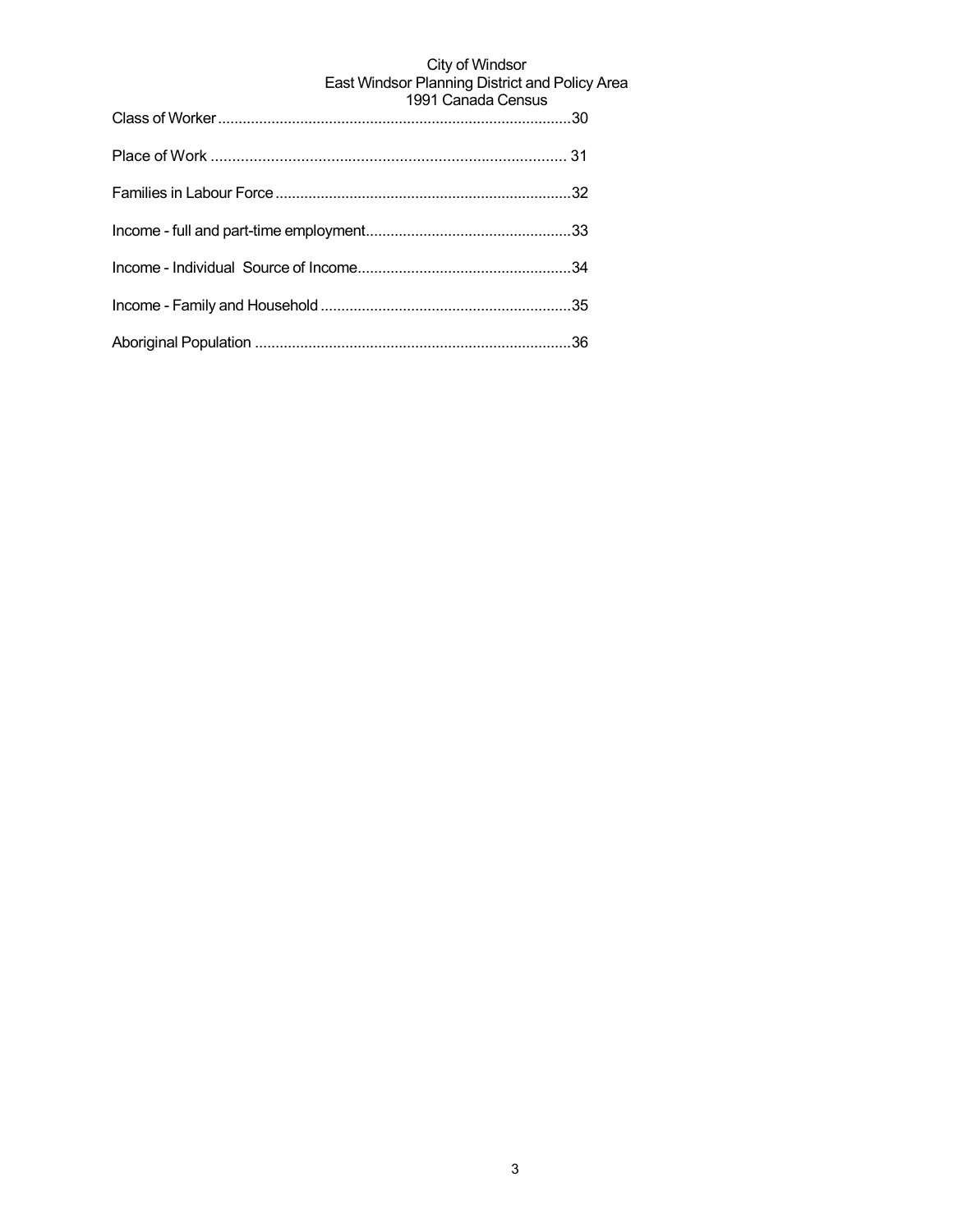## Census Summary

| <b>Census Summary</b>                            | <b>East Windsor</b> |               |
|--------------------------------------------------|---------------------|---------------|
| Total Population where census data are available |                     | 22,970 % base |
|                                                  |                     |               |
| <b>Males</b>                                     | 10,830              | 47%           |
| <b>Females</b>                                   | 12,155              | 53%           |
| 0 to 4 years                                     | 1,730               | 8%            |
| 5 to 19 years                                    | 4,310               | 19%           |
| 20 to 24 years                                   | 1,635               | 7%            |
| 25 to 34 years                                   | 4,230               | 18%           |
| 35 to 44 years                                   | 3,185               | 14%           |
| 45 to 54 years                                   | 2,035               | 9%            |
| 55 to 64 years                                   | 2,055               | 9%            |
| 65 to 74 years                                   | 2,185               | 10%           |
| 75 years and over                                | 1,590               | 7%            |
| Average age                                      | 37.3                |               |
| <b>Total census families</b>                     |                     | 6,270 % base  |
| Average persons per family                       |                     |               |
| <b>Husband-wife families</b>                     | 5,085               | 81%           |
| No children at home                              | 2,175               | 35%           |
| With children at home                            | 2,900               | 46%           |
| Lone-parent families                             | 1,175               | 19%           |
| Total children at home                           | 7,270               |               |
| Average children per family                      | 1.2                 |               |
| <b>Private households</b>                        | 9,010               |               |
| Persons in private households                    | 22,435              |               |
| Average persons per household                    | 2.5                 |               |
| Average household income                         | \$39,409            |               |
| Occupied dwellings where census data available   |                     | 9,025 % base  |
| <b>Owned dwellings</b>                           | 5,935               | 66%           |
| <b>Average value</b>                             | \$121,912           |               |
| <b>Rented dwellings</b>                          | 3,070               | 34%           |
| Average rent                                     | \$576               |               |
| Single detached houses                           | 6,115               | 68%           |
| Semi-detached/row/duplexes                       | 1,160               | 13%           |
| <b>Apartments</b>                                | 1,720               | 19%           |
| Other types of dwelling                          | 30                  | 0%            |
| Actual (unsuppressed) data:                      |                     |               |
| <b>Total Population</b>                          | 22,975              |               |
| <b>Total Dwellings</b>                           | 9,039               |               |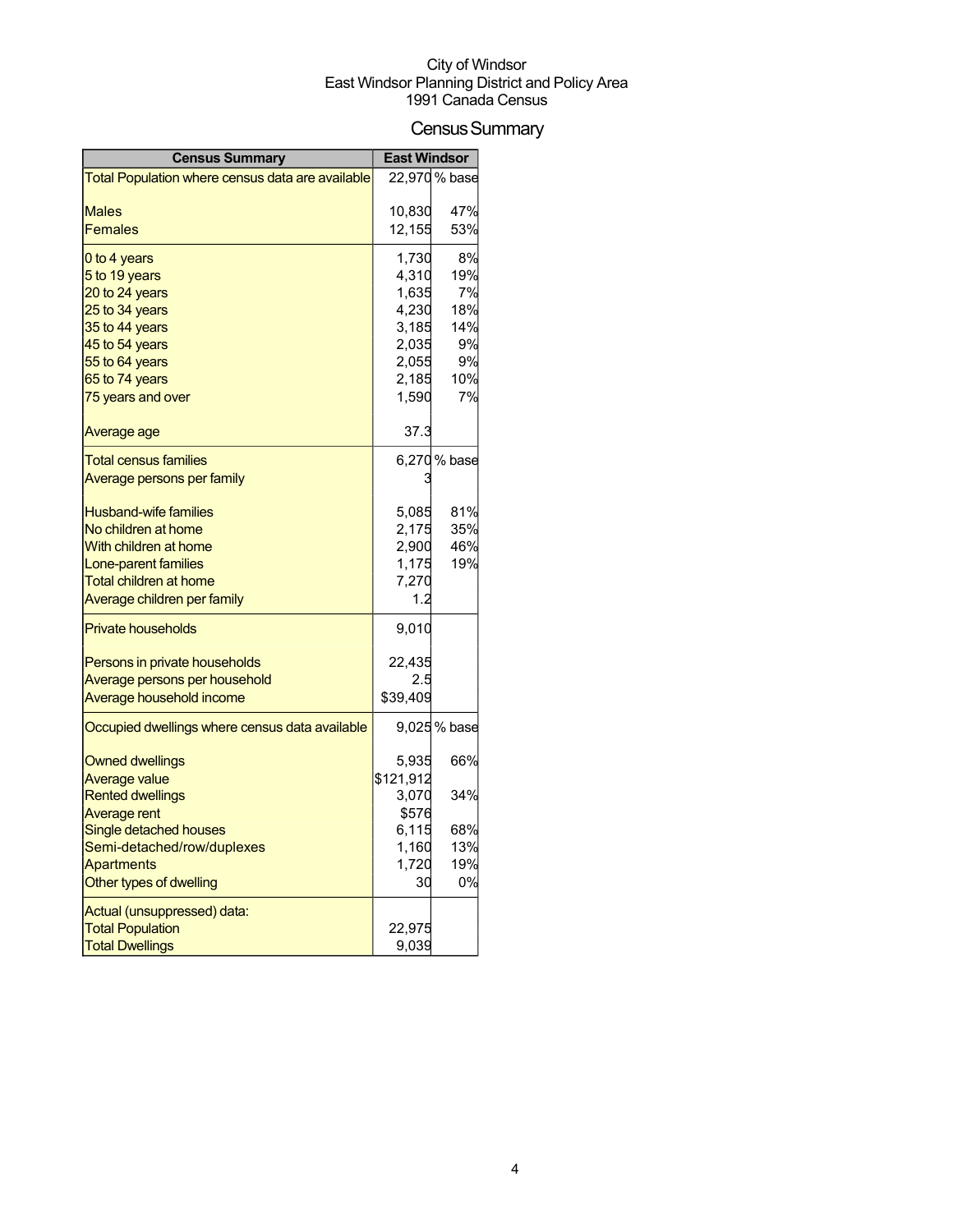## Population By Age

| <b>Population By Age</b>       | <b>East Windsor</b> |               |
|--------------------------------|---------------------|---------------|
| <b>Total population</b>        |                     | 22,970 % base |
| Average age of population      | 37.3                |               |
| By age:                        |                     |               |
| 0 to 4 years                   | 1,730               | 8%            |
| 5 to 9 years                   | 1,570               | 7%            |
| 10 to 14 years                 | 1,310               | 6%            |
| 15 to 19 years                 | 1,430               | 6%            |
| 20 to 24 years                 | 1,635               | 7%            |
| 25 to 34 years                 | 4,230               | 18%           |
| 35 to 44 years                 | 3,185               | 14%           |
| 45 to 54 years                 | 2,035               | 9%            |
| 55 to 64 years                 | 2,055               | 9%            |
| 65 to 74 years                 | 2,185               | 10%           |
| 75 years and over              | 1,590               | 7%            |
|                                |                     |               |
| By age - detailed:             |                     |               |
| 0 to 4 years                   | 1,730               | 8%            |
| 5 to 9 years                   | 1,570               | 7%            |
| 10 to 14 years                 | 1,310               | 6%            |
| 15 years                       | 290                 | 1%            |
| 16 years                       | 285                 | 1%            |
| 17 years                       | 250                 | 1%            |
| 18 to 19 years                 | 605                 | 3%            |
| 20 to 24 years                 | 1,635               | 7%            |
| 25 to 29 years                 | 2,240               | 10%           |
| 30 to 34 years                 | 1,990               | 9%            |
| 35 to 39 years                 | 1,705               | 7%            |
| 40 to 44 years                 | 1,480               | 6%            |
| 45 to 49 years                 | 1,090               | 5%            |
| 50 to 54 years                 | 945                 | 4%            |
| 55 to 59 years                 | 945                 | 4%            |
| 60 to 64 years                 | 1,110               | 5%            |
| 65 to 74 years                 | 2,185               | 10%           |
| 75 to 84 years                 | 1,145               | 5%            |
| 85 years and over              | 445                 | 2%            |
| 18 years and over              | 17,500              | 76%           |
| Average age, 18 years and over | 46.3                |               |
| 65 years and over              | 3,775               | 16%           |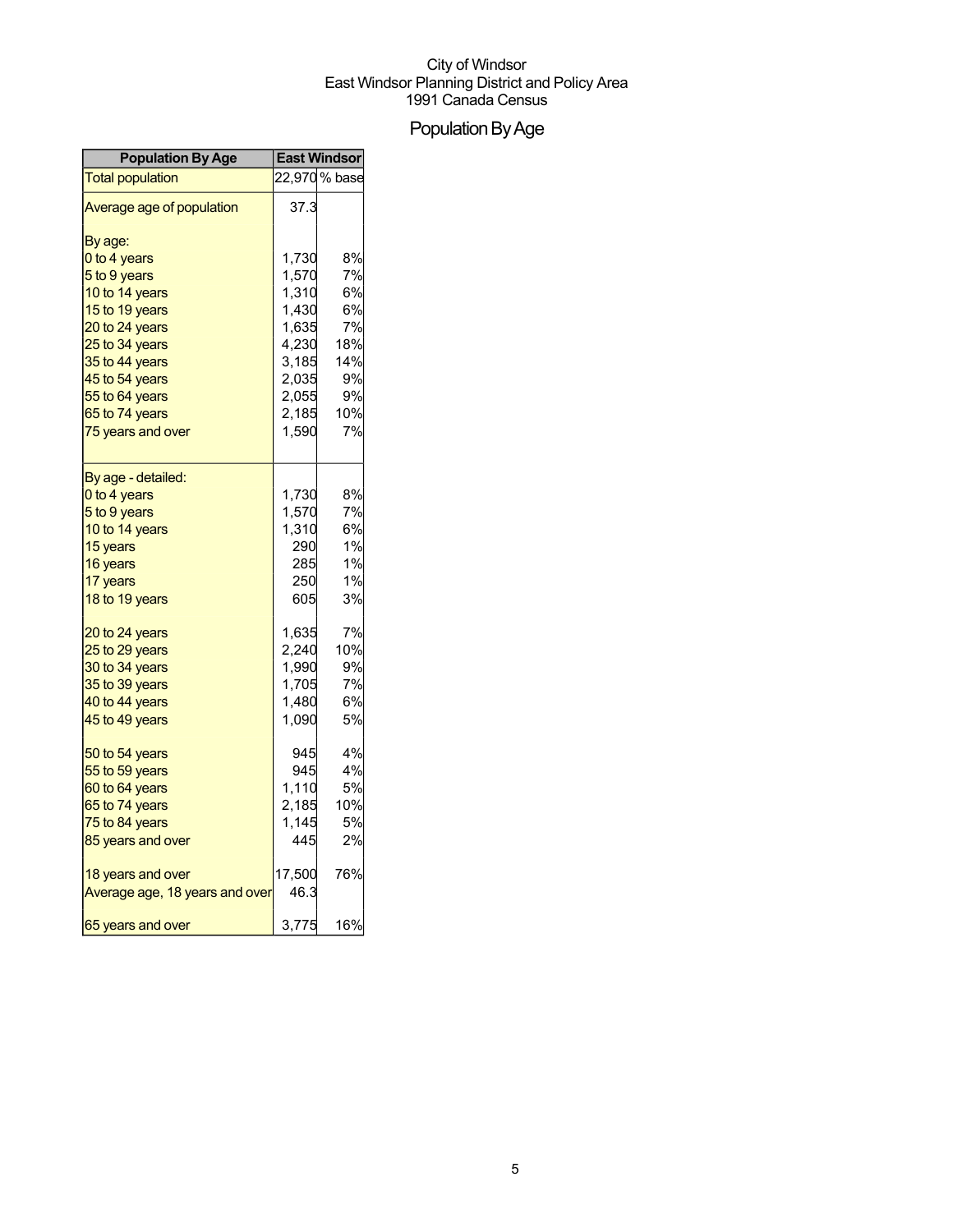## Male Population by age

| <b>Male Population by age</b>        | East Windsor |               |
|--------------------------------------|--------------|---------------|
| <b>Total population</b>              |              | 22,970 % base |
| <b>Male population</b>               | 10,830       | 47%           |
| Average age of males                 | 35.8         |               |
| By age:                              |              |               |
| 0 to 4 years                         | 845          | 4%            |
| 5 to 9 years                         | 740          | 3%            |
| 10 to 14 years                       | 680          | 3%            |
| 15 to 19 years                       | 715          | 3%            |
| 20 to 24 years                       | 745          | 3%            |
| 25 to 34 years                       | 2,145        | 9%            |
| 35 to 44 years                       | 1,585        | 7%            |
| 45 to 54 years                       | 965          | 4%            |
| 55 to 64 years                       | 940          | 4%            |
| 65 to 74 years                       | 895          | 4%            |
| 75 years and over                    | 570          | 2%            |
| By age - detailed:                   |              |               |
| 0 to 4 years                         | 845          | 4%            |
| 5 to 9 years                         | 740          | 3%            |
| 10 to 14 years                       | 680          | 3%            |
| 15 years                             | 130          | 1%            |
| 16 years                             | 145          | 1%            |
| 17 years                             | 130          | 1%            |
| 18 to 19 years                       | 310          | 1%            |
| 20 to 24 years                       | 745          | 3%            |
| 25 to 29 years                       | 1,100        | 5%            |
| 30 to 34 years                       | 1,045        | 5%            |
| 35 to 39 years                       | 825          | 4%            |
| 40 to 44 years                       | 760          | 3%            |
| 45 to 49 years                       | 505          | 2%            |
| 50 to 54 years                       | 460          | 2%            |
| 55 to 59 years                       | 455          | 2%            |
| 60 to 64 years                       | 485          | 2%            |
| 65 to 74 years                       | 895          | 4%            |
| 75 to 84 years                       | 430          | 2%            |
| 85 years and over                    | 140          | 1%            |
| 18 years and over                    | 8,125        | 35%           |
| Average age, males 18 years and over | 44.8         |               |
| 65 years and over                    | 1,465        | 6%            |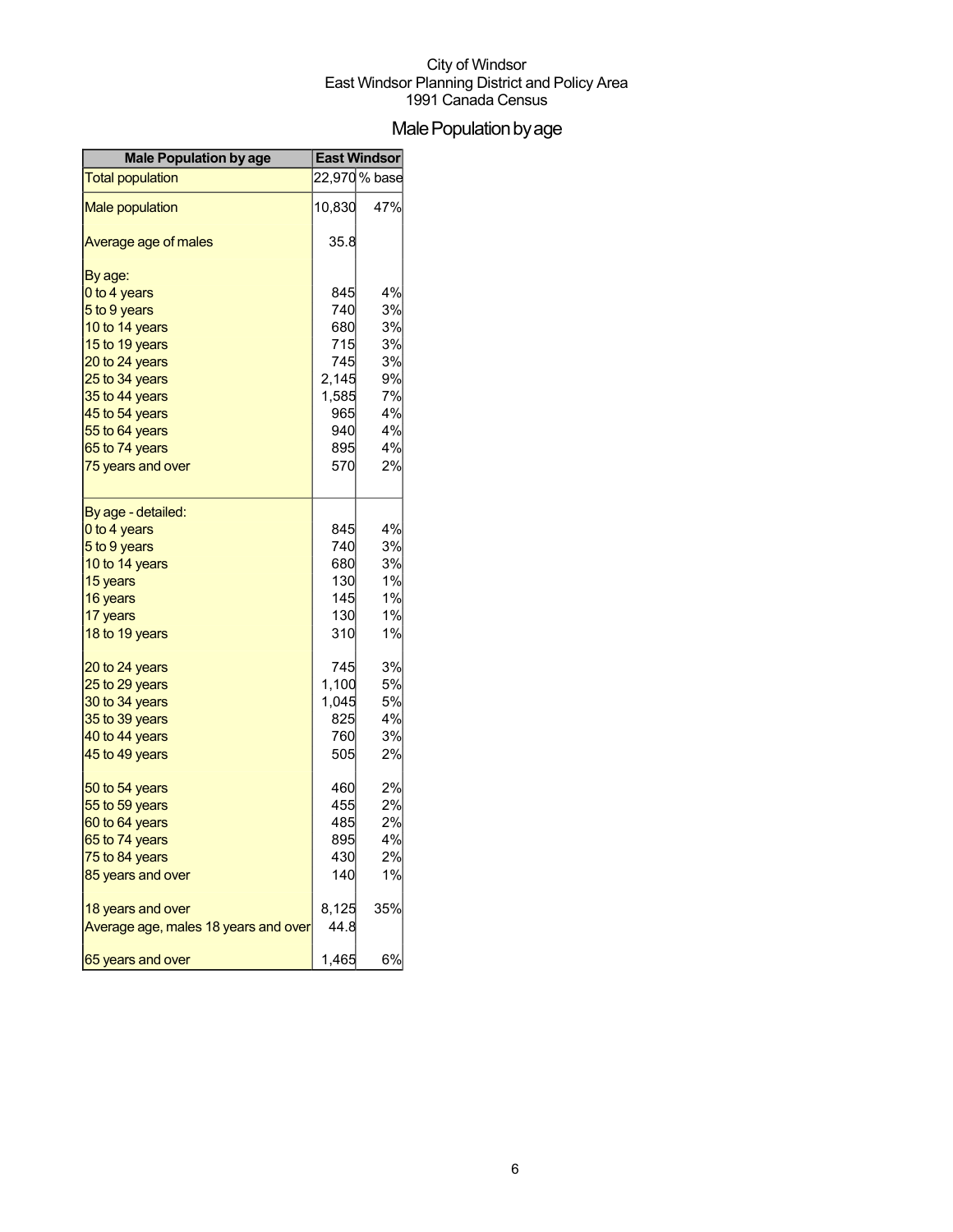## Female Population by age

| <b>Female Population by age</b>        | East Windsor |               |
|----------------------------------------|--------------|---------------|
| <b>Total population</b>                |              | 22,970 % base |
| <b>Female population</b>               | 12,155       | 53%           |
| Average age of females                 | 38.6         |               |
| By age:                                |              |               |
| 0 to 4 years                           | 885          | 4%            |
| 5 to 9 years                           | 830          | 4%            |
| 10 to 14 years                         | 630          | 3%            |
| 15 to 19 years                         | 715          | 3%            |
| 20 to 24 years                         | 890          | 4%            |
| 25 to 34 years                         | 2,085        | 9%            |
| 35 to 44 years                         | 1,600        | 7%            |
| 45 to 54 years                         | 1,070        | 5%            |
| 55 to 64 years                         | 1,115        | 5%            |
| 65 to 74 years                         | 1,290        | 6%            |
| 75 years and over                      | 1,020        | 4%            |
| By age - detailed:                     |              |               |
| 0 to 4 years                           | 885          | 4%            |
| 5 to 9 years                           | 830          | 4%            |
| 10 to 14 years                         | 630          | 3%            |
| 15 years                               | 160          | 1%            |
| 16 years                               | 140          | 1%            |
| 17 years                               | 120          | 1%            |
| 18 to 19 years                         | 295          | 1%            |
| 20 to 24 years                         | 890          | 4%            |
| 25 to 29 years                         | 1,140        | 5%            |
| 30 to 34 years                         | 945          | 4%            |
| 35 to 39 years                         | 880          | 4%            |
| 40 to 44 years                         | 720          | 3%            |
| 45 to 49 years                         | 585          | 3%            |
| 50 to 54 years                         | 485          | 2%            |
| 55 to 59 years                         | 490          | 2%            |
| 60 to 64 years                         | 625          | 3%            |
| 65 to 74 years                         | 1,290        | 6%            |
| 75 to 84 years                         | 715          | 3%            |
| 85 years and over                      | 305          | 1%            |
| 18 years and over                      | 9,375        | 41%           |
| Average age, females 18 years and over | 47.6         |               |
| 65 years and over                      | 2,310        | 10%           |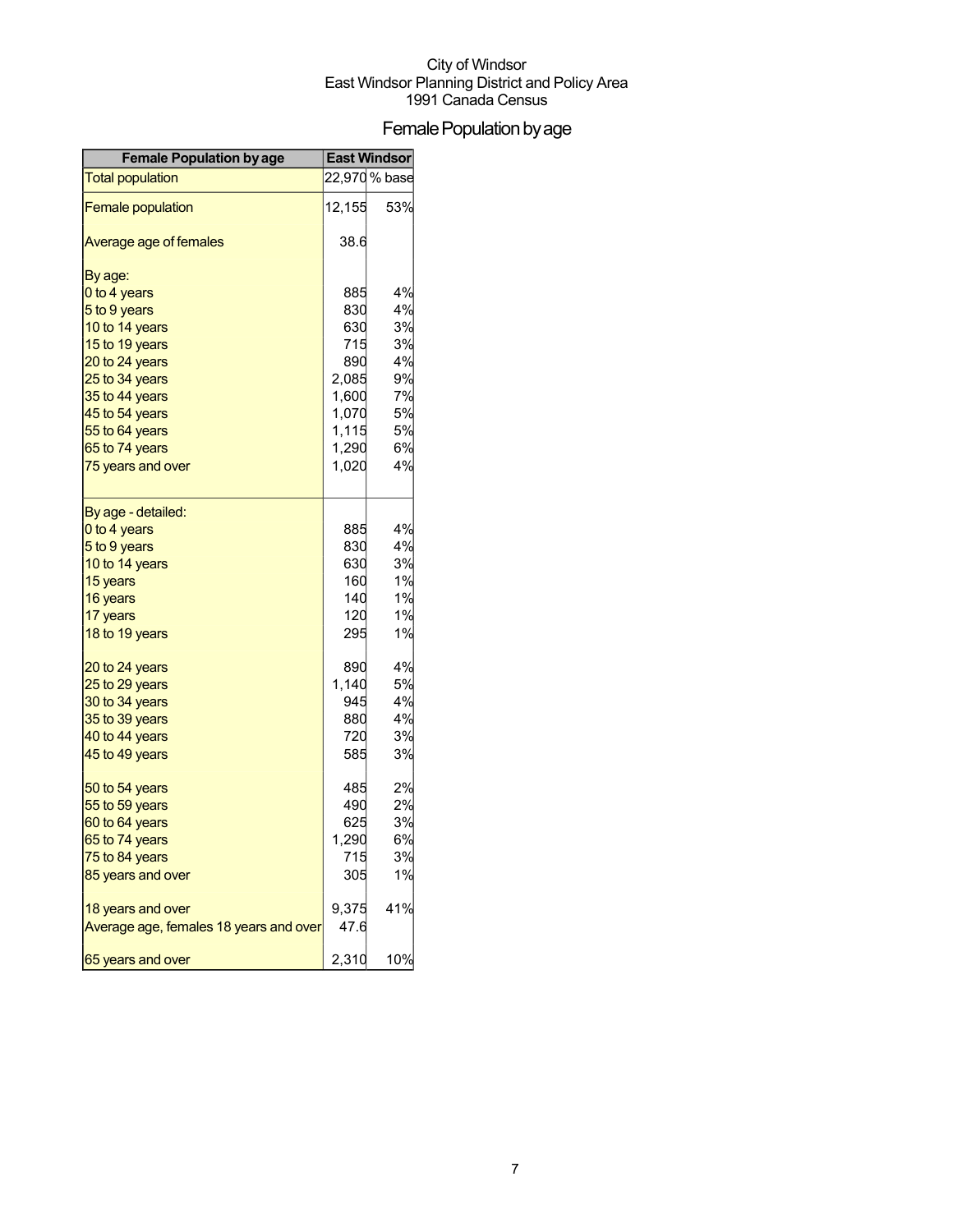## Family Structure and Children

| <b>Family Structure and Children East Windson</b> |       |              |
|---------------------------------------------------|-------|--------------|
| <b>Total census families</b>                      |       | 6,270 % base |
| By family structure:                              |       |              |
| <b>Total husband-wife families</b>                | 5,085 | 81%          |
| With no children at home                          | 2,175 | 35%          |
| With children at home                             | 2,900 | 46%          |
| 1 child                                           | 1,120 | 18%          |
| 2 children                                        | 1,170 | 19%          |
| 3 or more children                                | 580   | 9%           |
|                                                   |       |              |
| Families - now-married couples                    | 4,625 | 74%          |
| With no children at home                          | 1,920 | 31%          |
| With children at home                             | 2,705 | 43%          |
| 1 child                                           | 1,030 | 16%          |
| 2 children                                        | 1,115 | 18%          |
| 3 or more children                                | 545   | 9%           |
| Families - common-law couples                     | 460   | 7%           |
| With no children at home                          | 255   | 4%           |
| With children at home                             |       | 3%           |
|                                                   | 195   |              |
| 1 child                                           | 90    | 1%           |
| 2 children                                        | 55    | 1%           |
| 3 or more children                                | 35    | 1%           |
| Lone-parent families                              | 1,175 | 19%          |
| Lone male parent                                  | 180   | 3%           |
| 1 child at home                                   | 135   | 2%           |
| 2 children at home                                | 50    | 1%           |
| 3 or more children at home                        | 5     | 0%           |
|                                                   | 990   | 16%          |
| Lone female parent                                |       |              |
| 1 child at home                                   | 545   | 9%           |
| 2 children at home                                | 310   | 5%           |
| 3 or more children at home                        | 125   | 2%           |
| <b>Total children at home</b>                     |       | 7,270 % base |
| By age of children:                               |       |              |
| $0 - 5$ years                                     | 2,000 | 28%          |
|                                                   |       | 34%          |
| $6 - 14$ years                                    | 2,490 |              |
| 15 - 17 years                                     | 800   | 11%          |
| 18 - 24 years                                     | 1,325 | 18%          |
| 25 years and over                                 | 645   | 9%           |
| Average children per family                       | 1.2   |              |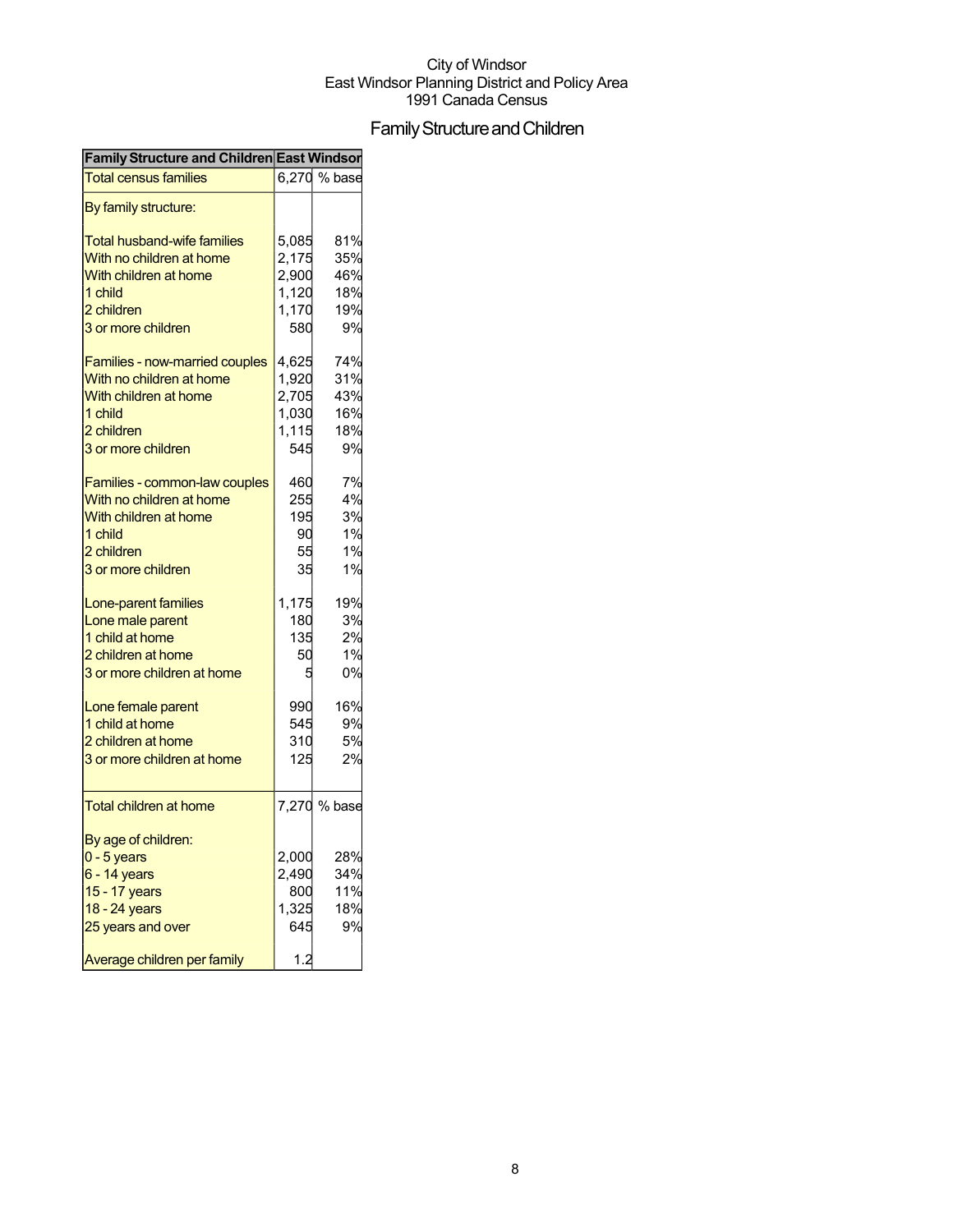## Households and Marital Status

| <b>Households and Marital Status</b>                     |                | <b>East Windsor</b> |
|----------------------------------------------------------|----------------|---------------------|
| Private households                                       |                | 9,010 % base        |
|                                                          |                |                     |
| By size of household:                                    |                |                     |
| 1 person                                                 | 2,430          | 27%                 |
| 2 persons                                                | 2,860          | 32%                 |
| 3 persons                                                | 1,610          | 18%                 |
| 4 - 5 persons                                            | 1,920          | 21%                 |
| 6 or more persons                                        | 205            | 2%                  |
|                                                          |                |                     |
| By number of census families:<br>Non-family households   | 2,800          | 31%                 |
| <b>Family households</b>                                 | 6,230          | 69%                 |
| 1 census family                                          | 6,170          | 68%                 |
| 2 or more census families                                | 60             | 1%                  |
|                                                          |                |                     |
| Persons in private households                            | 22,435         |                     |
| Average persons per household                            | 2.5            |                     |
| Census families in private                               |                | 6,270 % base        |
| households                                               |                |                     |
|                                                          |                |                     |
| By size of census family:                                |                |                     |
| 2 persons<br>3 persons                                   | 2,875<br>1,495 | 46%<br>24%          |
| 4 persons                                                | 1,305          | 21%                 |
| 5 or more persons                                        | 605            | 10%                 |
|                                                          |                |                     |
| <b>Total population</b>                                  |                | 22,970 % base       |
| By marital status, for persons 15 years of age and over: |                |                     |
| Single (never married)                                   | 4,960          | 22%                 |
| <b>Married</b>                                           | 9,555          | 42%                 |
| Widowed                                                  | 1,835          | 8%                  |
| <b>Divorced</b>                                          | 1,455          | 6%                  |
| Separated                                                | 565            | 2%                  |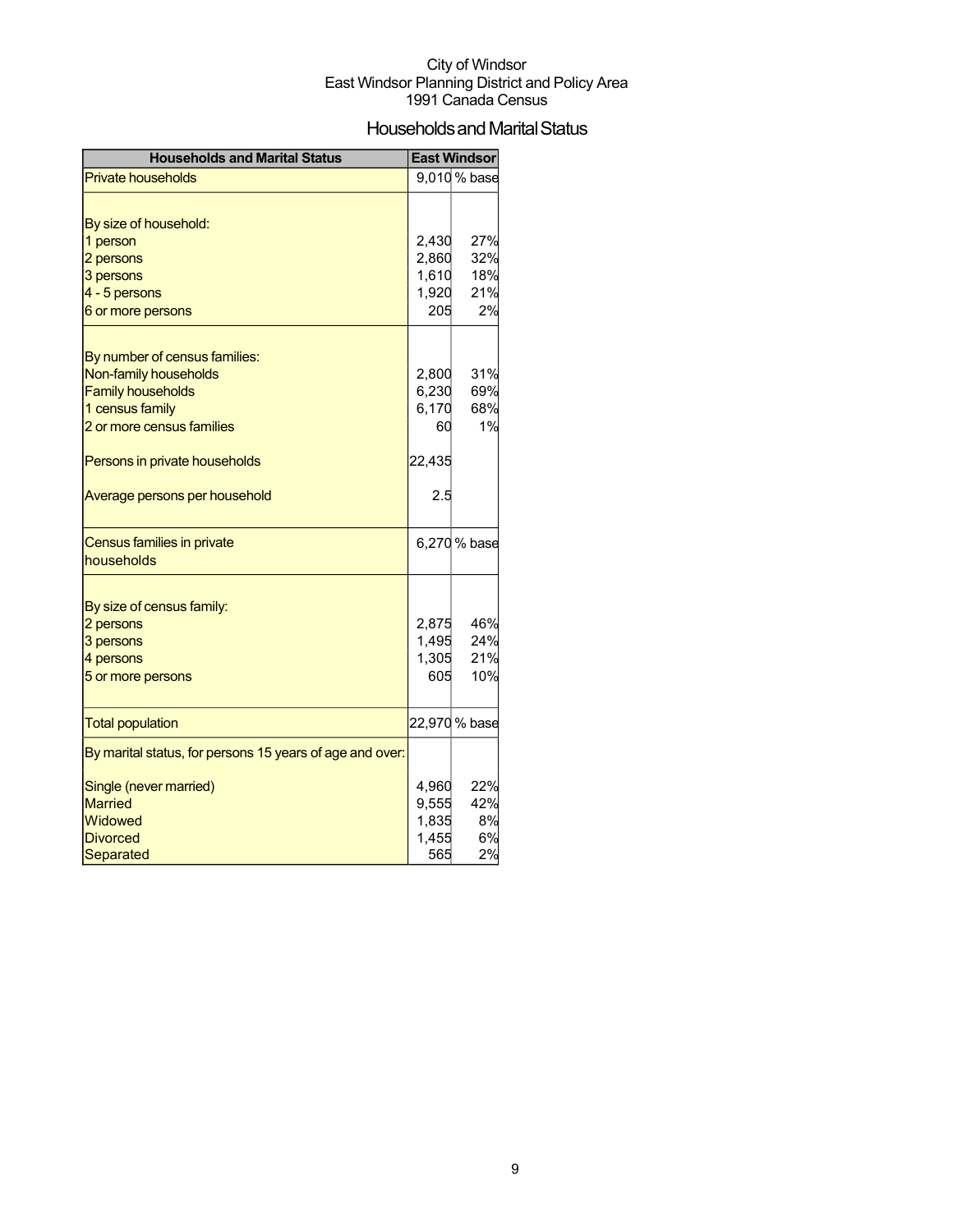## Family Status and Family Size

| <b>Family Status and Family Size</b>                                                                                                                                  |                                       | East Windsor                  |
|-----------------------------------------------------------------------------------------------------------------------------------------------------------------------|---------------------------------------|-------------------------------|
| Persons in private households                                                                                                                                         |                                       | 22,485 % base                 |
| By living arrangements:<br>Number of non-family persons<br><b>Living with relatives</b>                                                                               | 3,865<br>760                          | 17%<br>3%                     |
|                                                                                                                                                                       | 675                                   | 3%                            |
| Living with non-relatives only<br><b>Living alone</b>                                                                                                                 | 2,415                                 | 11%                           |
| Number of family persons                                                                                                                                              | 18,615                                | 83%                           |
| Average persons per family                                                                                                                                            |                                       |                               |
| Persons 65+ years in househlds                                                                                                                                        |                                       | 3,440 % base                  |
| By living arrangements:<br>Number of non-family persons<br><b>Living with relatives</b><br>Living with non-relatives only<br>Living alone<br>Number of family persons | 1,445<br>230<br>105<br>1,145<br>1,995 | 42%<br>7%<br>3%<br>33%<br>58% |
| Economic families in househlds                                                                                                                                        |                                       | 6,370 % base                  |
| By size of economic family:<br>2 persons<br>3 persons<br>4 persons<br>5 or more persons                                                                               | 2,790<br>1,530<br>1,335<br>730        | 44%<br>24%<br>21%<br>11%      |
| Persons in economic families                                                                                                                                          | 19,390                                |                               |
| Average persons per economic family                                                                                                                                   |                                       |                               |
| <b>Total unattached individuals</b>                                                                                                                                   | 3,095                                 |                               |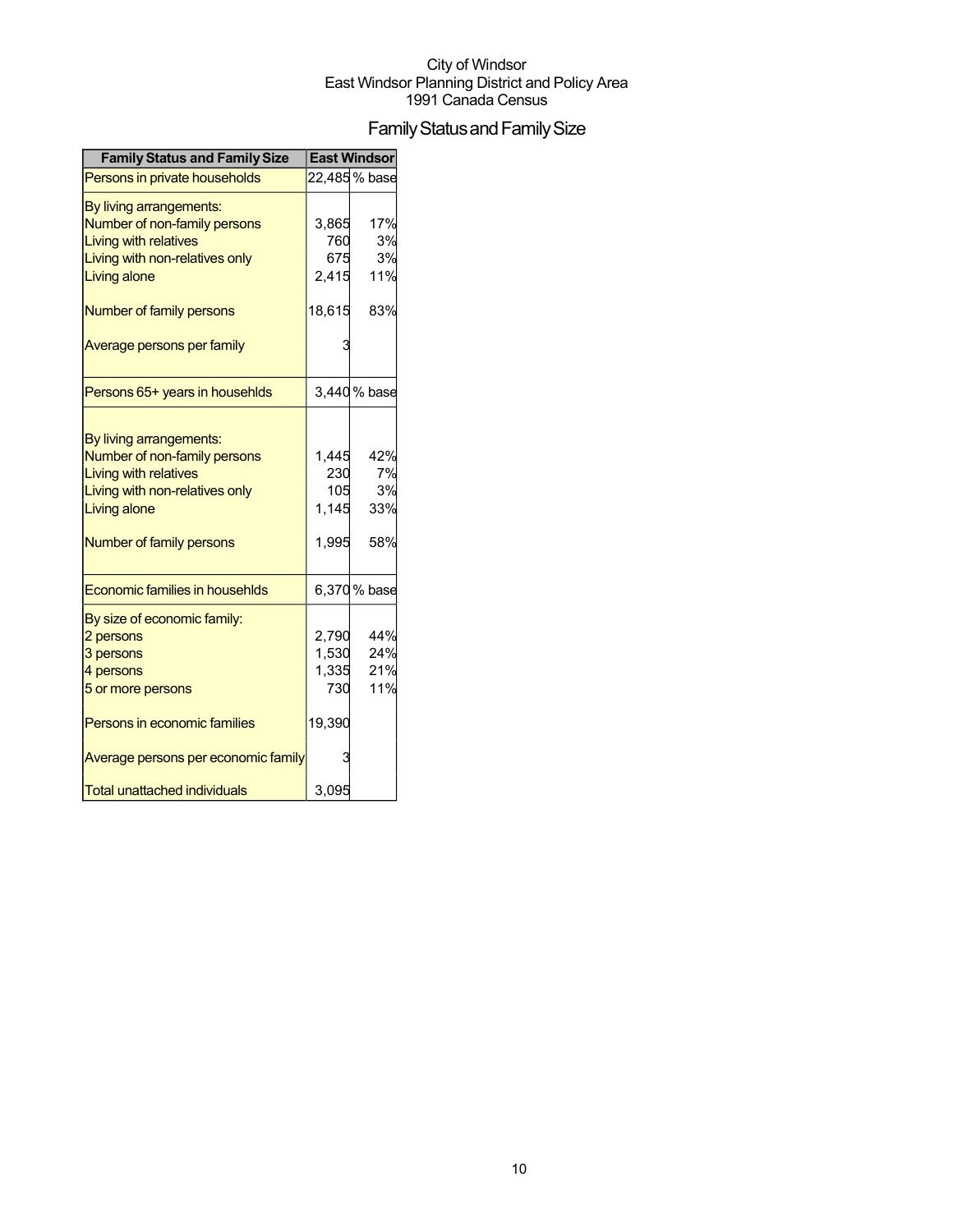## Dwellings

| <b>Dwellings</b>                  | <b>East Windsor</b> |             |
|-----------------------------------|---------------------|-------------|
| <b>Occupied dwellings</b>         |                     | 9,025% base |
| By tenure:                        |                     |             |
| Rented                            | 3,070               | 34%         |
| Owned                             | 5,935               | 66%         |
| <b>Band housing</b>               |                     | 0%          |
| By dwelling type:                 |                     |             |
| Single-detached house             | 6,115               | 68%         |
| Semi-detached house               | 125                 | 1%          |
| <b>Row house</b>                  | 750                 | 8%          |
| Apartment, detached duplex        | 285                 | 3%          |
| Apartment less than 5 storey      | 635                 | 7%          |
| Apartment 5 or more storeys       | 1,085               | 12%         |
| Other single attached house       | 30                  | 0%          |
| <b>Movable dwelling</b>           | 0                   | 0%          |
| Average rooms per dwelling        | 5.9                 |             |
| Average bedrooms per dwelling     | $2.5\,$             |             |
| Average persons per room          | 0.4                 |             |
| By period of construction         |                     |             |
| Before 1946                       | 3,220               | 36%         |
| 1946 - 1960                       | 2,910               | 32%         |
| 1961 - 1970                       | 1,110               | 12%         |
| 1971 - 1980                       | 1,355               | 15%         |
| 1981 - 1985                       | 180                 | 2%          |
| 1986 - 1991                       | 225                 | 2%          |
| <b>Condition of dwelling:</b>     |                     |             |
| Regular maintenance               | 6,290               | 70%         |
| Minor repairs needed              | 2,050               | 23%         |
| <b>Major repairs needed</b>       | 620                 | 7%          |
| Owner one-family households       |                     | 4,125% base |
| <b>Average value of dwellings</b> | \$121,912           |             |
| Owner expenses:                   |                     |             |
| Average major monthly payments    | \$573               |             |
| Payments > 30% of income          | 555                 | 13%         |
| Tenant one-family households      |                     | 1,535% base |
| Tenant expenses:                  |                     |             |
| Average gross monthly rent        | \$576               |             |
| Rent > 30% of income              | 520                 | 34%         |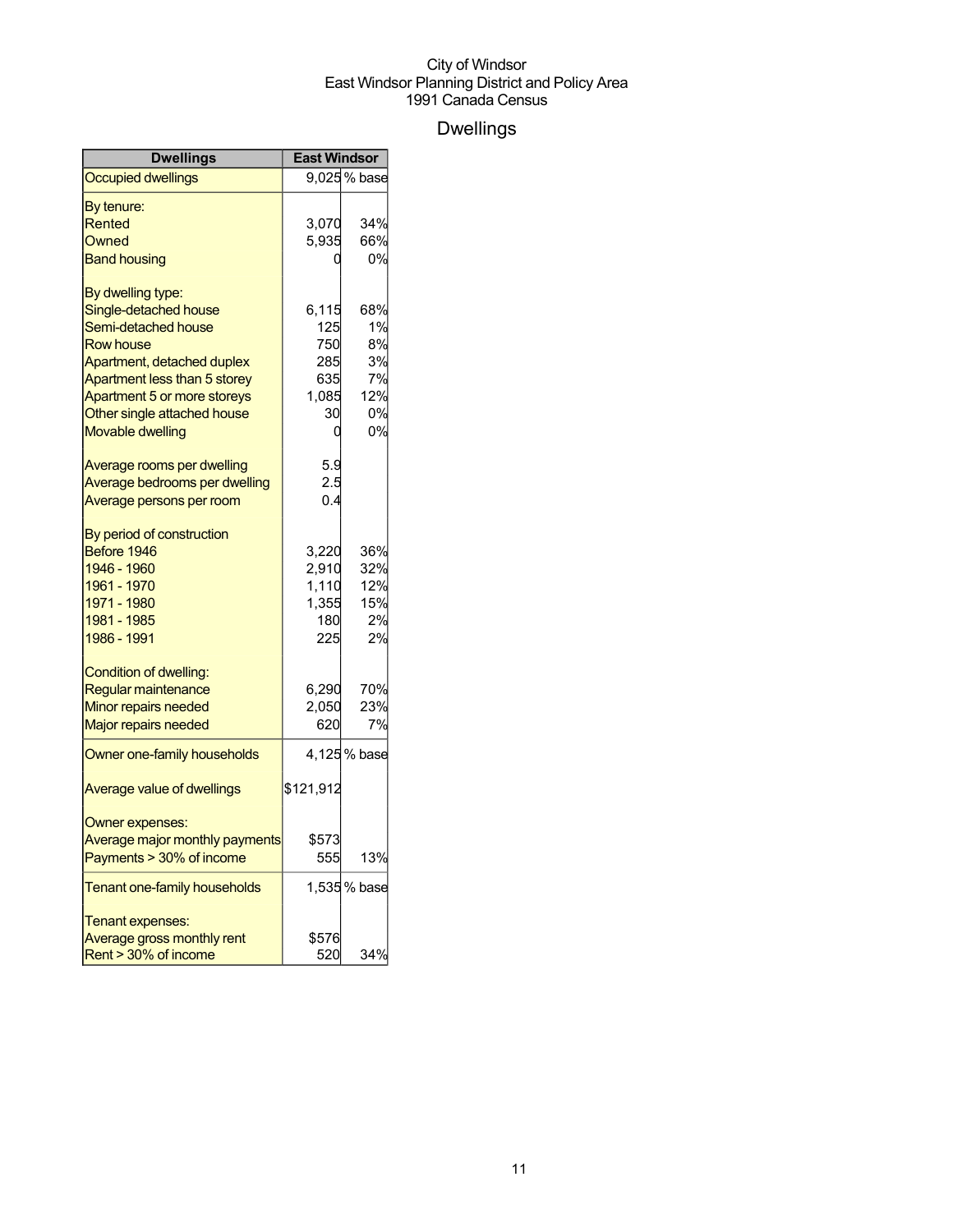## Language - Mother tongue

| Language - Mother tongue            | <b>East Windsor</b> |               |
|-------------------------------------|---------------------|---------------|
| <b>Total responses</b>              |                     | 22,985 % base |
|                                     |                     |               |
| <b>Total single responses</b>       | 22,135              | 96%           |
| <b>Total official languages</b>     | 19,025              | 83%           |
| <b>English</b>                      | 17,840              | 78%           |
| French                              | 1,185               | 5%            |
| <b>Total non-official languages</b> | 3,135               | 14%           |
| <b>Arabic</b>                       | 140                 | 1%            |
| <b>Bulgarian</b>                    | 5                   | 0%            |
| <b>Chinese</b>                      | 70                  | 0%            |
| <b>Dutch</b>                        | 40                  | 0%            |
| <b>Finnish</b>                      | 15                  | 0%            |
| German                              | 160                 | 1%            |
| Greek                               | 25                  | 0%            |
| Hungarian                           | 120                 | 1%            |
| Italian                             | 470                 | 2%            |
| <b>Polish</b>                       | 565                 | 2%            |
| Portuguese                          | 25                  | 0%            |
| Punjabi                             | 10                  | 0%            |
| <b>Russian</b>                      | 15                  | 0%            |
| <b>Spanish</b>                      | 150                 | 1%            |
| Tagalog (Pilipino)                  | 35                  | 0%            |
| <b>Ukrainian</b>                    | 210                 | 1%            |
| Vietnamese                          | 5                   | 0%            |
| Major aboriginal languages          | 0                   | 0%            |
| Languages other than above          | 1,015               | 4%            |
| <b>Total multiple responses</b>     | 850                 | 4%            |
|                                     |                     |               |
| <b>English and French</b>           | 335                 | 1%            |
| English and non-official language   | 430                 | 2%            |
| French and non-official language    | 15                  | 0%            |
| English, French and other language  | 20                  | 0%            |
| Non-official languages              | 40                  | 0%            |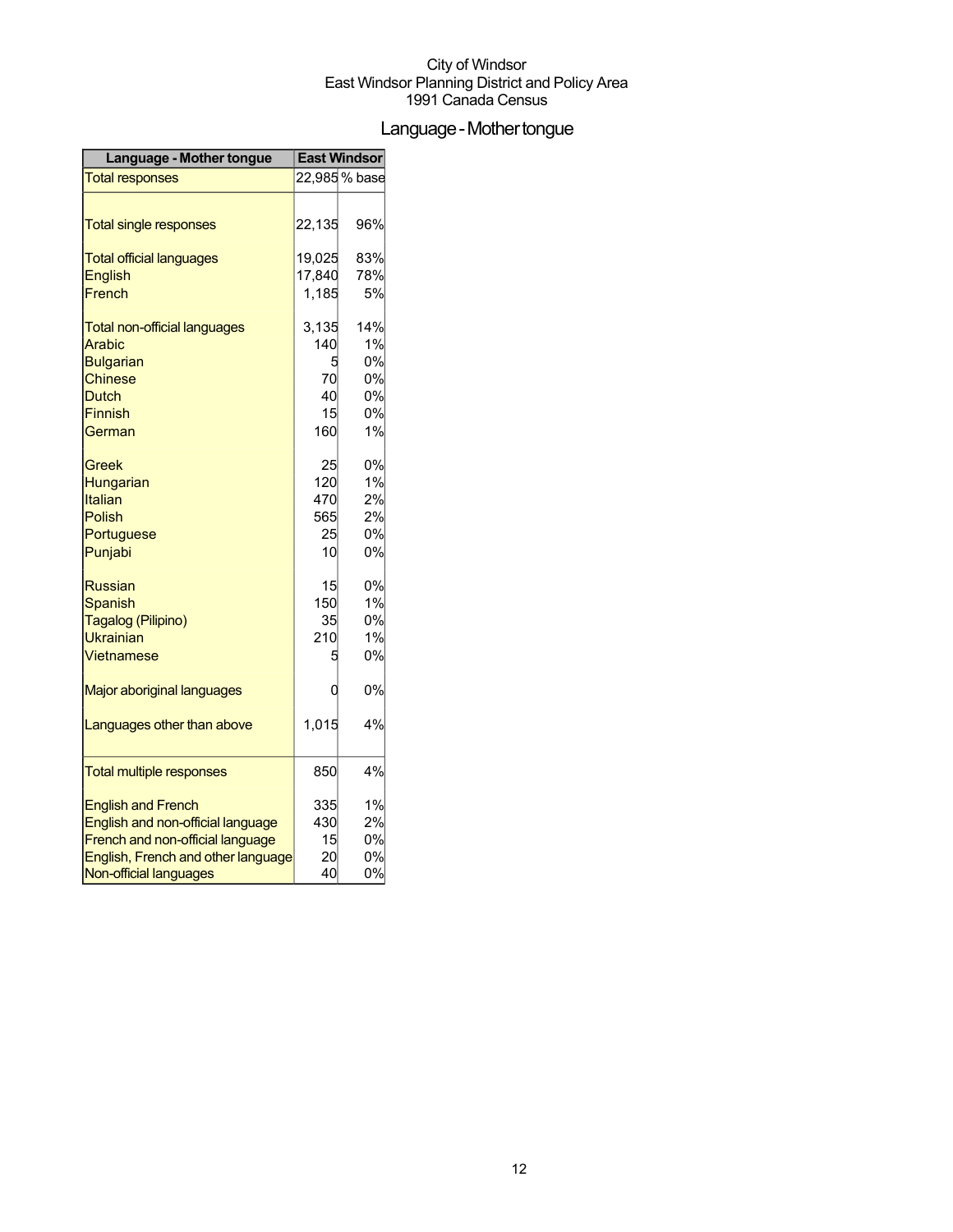## Language-Homelanguage

| <b>Total responses</b>              |        | 22,635 % base |
|-------------------------------------|--------|---------------|
| <b>Total single responses</b>       | 22,265 | 98%           |
| <b>Total official languages</b>     | 20,285 | 90%           |
| <b>English</b>                      | 19,880 | 88%           |
| French                              | 405    | 2%            |
| <b>Total non-official languages</b> | 1,935  | 9%            |
| <b>Arabic</b>                       | 45     | 0%            |
| Armenian                            |        | 0%            |
| <b>Chinese</b>                      | 25     | 0%            |
| <b>Creoles</b>                      |        | 0%            |
| Croatian                            | 290    | 1%            |
| <b>Dutch</b>                        | C      | 0%            |
| German                              | 25     | 0%            |
| Greek                               | 10     | 0%            |
| Gujarati                            |        | 0%            |
| Hungarian                           | 20     | 0%            |
| Hindi                               |        | 0%            |
| Italian                             | 255    | 1%            |
| Japanese                            |        | 0%            |
| Khmer (Cambodian)                   |        | 0%            |
| Korean                              | 15     | 0%            |
| Portuguese                          | C      | 0%            |
| Persian (Farsi)                     |        | 0%            |
| <b>Polish</b>                       | 560    | 2%            |
| Punjabi                             |        | 0%            |
| Romanian                            | 145    | 1%            |
| <b>Russian</b>                      | 10     | 0%            |
| Spanish                             | 190    | 1%            |
| Tagalog (Pilipino)                  | 30     | 0%            |
| Tamil                               | C      | 0%            |
| Ukrainian                           | 90     | 0%            |
| Urdu                                |        | 0%            |
| Vietnamese                          | 15     | 0%            |
| Major aboriginal languages          |        | 0%            |
| Languages other than above          | 22C    | 1%            |
| <b>Total multiple responses</b>     | 37C    | 2%            |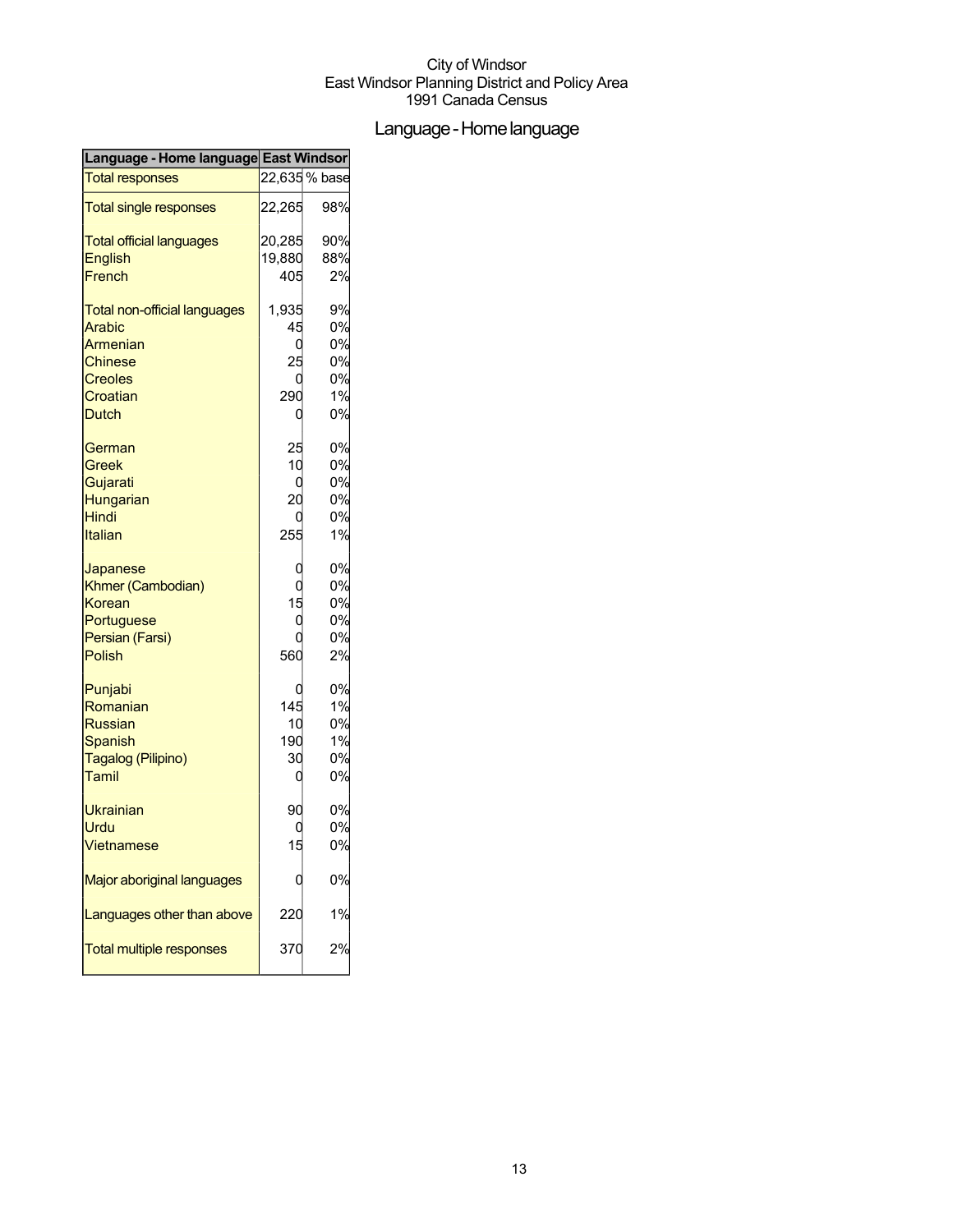## Language - Knowledge of

| Language - Knowledge of East Windsor                                                                  |                                      |                                  |  |
|-------------------------------------------------------------------------------------------------------|--------------------------------------|----------------------------------|--|
| <b>Total population</b>                                                                               |                                      | 22,970 % base                    |  |
| <b>Official languages:</b><br><b>English only</b><br><b>French only</b>                               | 20,115<br>20                         | 88%<br>0%                        |  |
| <b>Both English and French</b>                                                                        | 2,040                                | 9%                               |  |
| <b>Neither English nor French</b>                                                                     | 430                                  | 2%                               |  |
| Non-official languages:<br>Armenian<br>Arabic<br><b>Chinese</b><br>Cree<br><b>Creoles</b><br>Croatian | 190<br>55<br>C<br>485                | 0%<br>1%<br>0%<br>0%<br>0%<br>2% |  |
| Dutch<br><b>Finnish</b><br>German<br>Greek<br>Gujarati<br><b>Hebrew</b>                               | 45<br>30<br>430<br>45<br>C<br>C      | 0%<br>0%<br>2%<br>0%<br>0%<br>0% |  |
| Hindi<br>Hungarian<br><b>Italian</b><br>Japanese<br>Korean<br>Persian (Farsi)                         | 25<br>115<br>665<br>10<br>30<br>10   | 0%<br>1%<br>3%<br>0%<br>0%<br>0% |  |
| <b>Polish</b><br>Portuguese<br>Punjabi<br>Romanian<br><b>Russian</b><br>Spanish                       | 795<br>35<br>10<br>280<br>105<br>290 | 3%<br>0%<br>0%<br>1%<br>0%<br>1% |  |
| Tagalog (Pilipino)<br>Tamil<br>Ukrainian<br>Urdu<br>Vietnamese<br>Yiddish                             | 85<br>ſ<br>365<br>15<br>10           | 0%<br>0%<br>2%<br>0%<br>0%<br>0% |  |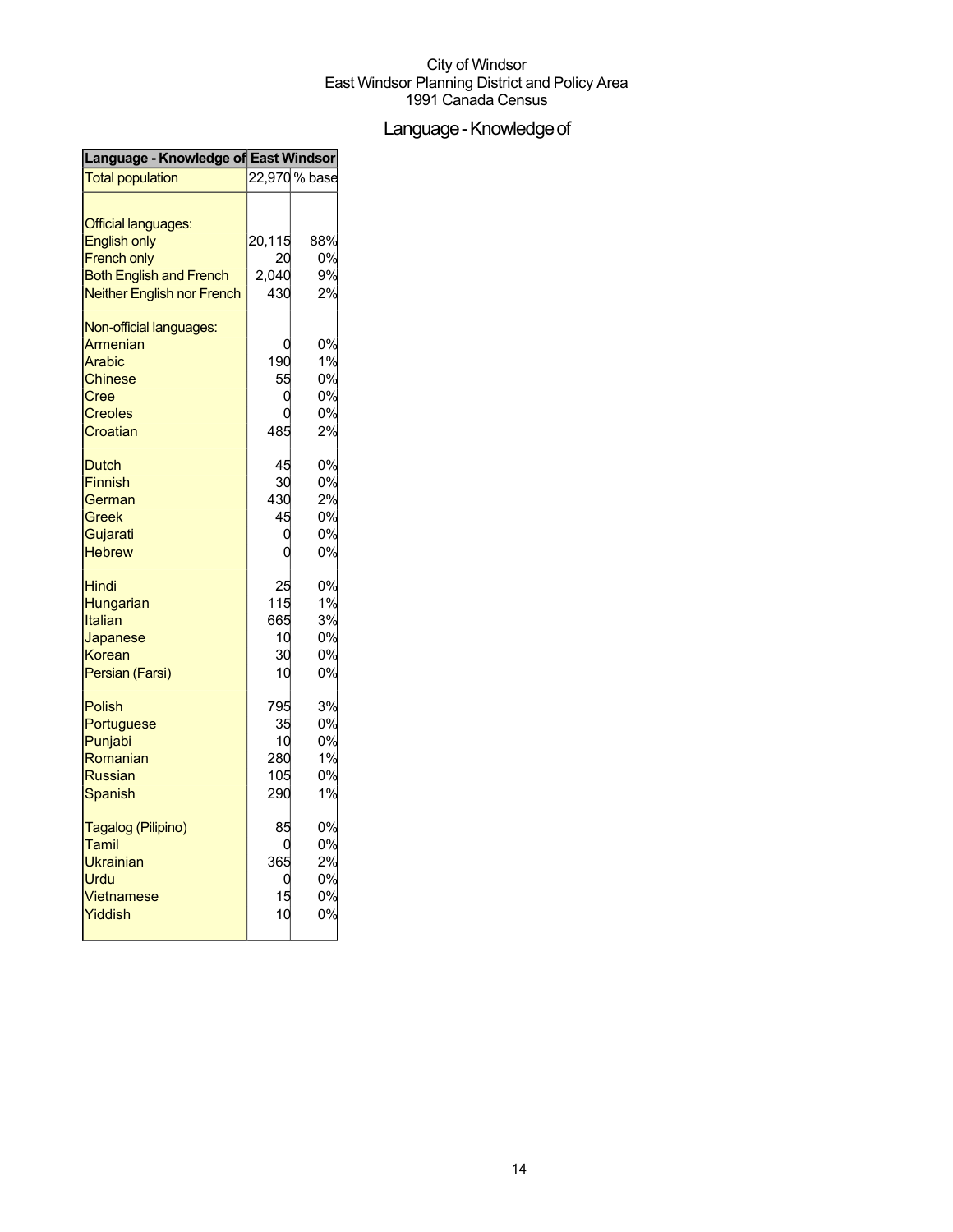## Religion

| <b>Religion</b>             | <b>East Windsor</b> |               |
|-----------------------------|---------------------|---------------|
| <b>Total population</b>     |                     | 22,970 % base |
|                             |                     |               |
| Catholic                    | 12,975              | 56%           |
| <b>Roman Catholic</b>       | 12,820              | 56%           |
| <b>Ukrainian Catholic</b>   | 155                 | 1%            |
| Protestant                  | 7,200               | 31%           |
| <b>United Church</b>        | 1,925               | 8%            |
| Anglican                    | 2,045               | 9%            |
| <b>Baptist</b>              | 600                 | 3%            |
| Presbyterian                | 425                 | 2%            |
| Lutheran                    | 260                 | 1%            |
| Pentecostal                 | 315                 | 1%            |
| <b>Mennonite</b>            | 10                  | 0%            |
| <b>Jehovah's Witnesses</b>  | 70                  | 0%            |
| <b>Reformed Bodies</b>      | 40                  | 0%            |
| <b>Salvation Army</b>       | 65                  | 0%            |
| Latter-day Saints (Mormons) | 85                  | 0%            |
| <b>Other Protestant</b>     | 1,280               | 6%            |
| <b>Other Religions</b>      | 825                 | 4%            |
| <b>Eastern Orthodox</b>     | 625                 | 3%            |
| Jewish                      | 75                  | 0%            |
| Islam                       | 30                  | 0%            |
| <b>Buddhist</b>             | 15                  | 0%            |
| <b>Hindu</b>                | 30                  | 0%            |
| <b>Sikh</b>                 | 35                  | 0%            |
| Other                       | 40                  | 0%            |
| No religious affiliation    | 1,530               | 7%            |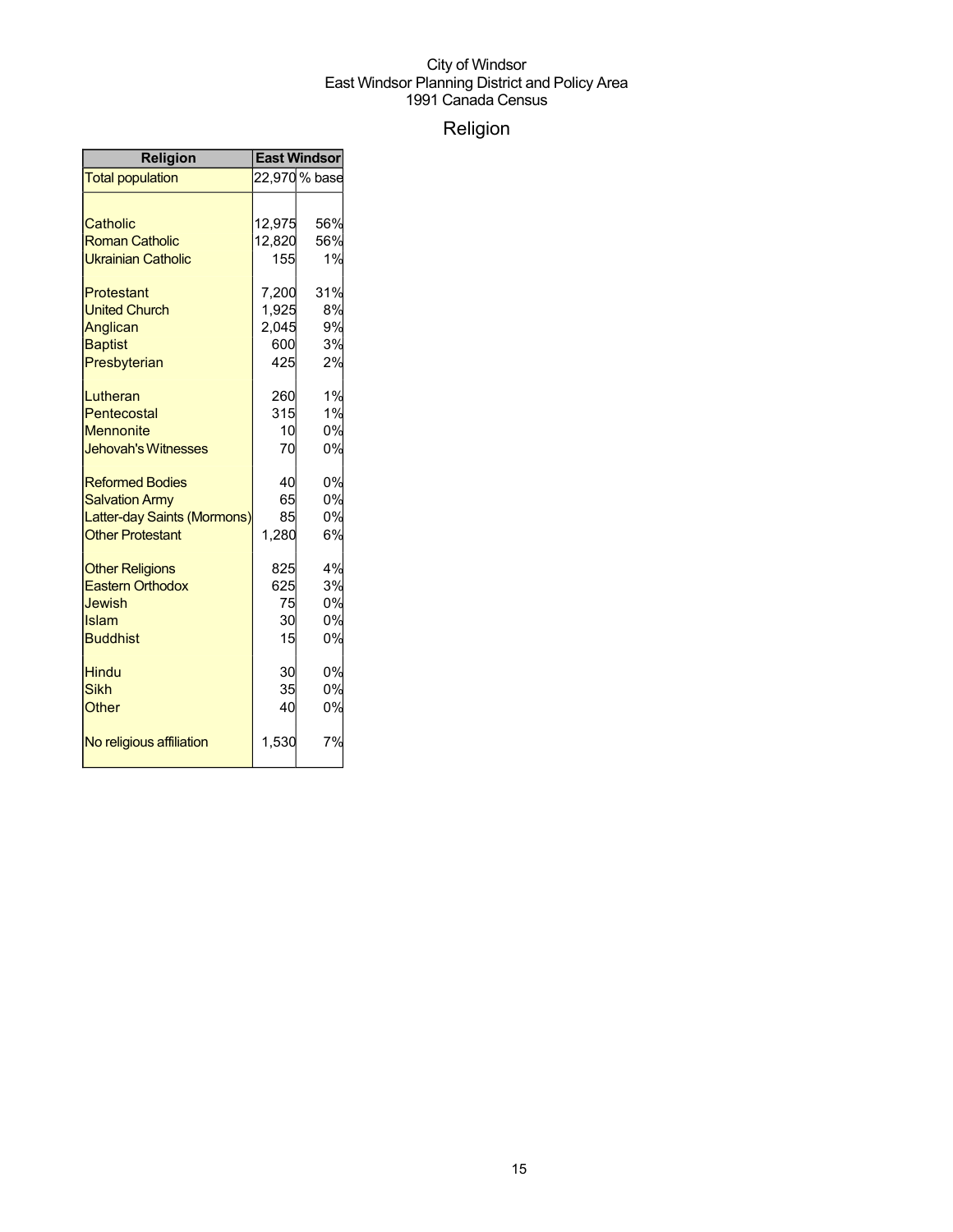## EthnicOrigin

| <b>Ethnic Origin</b>                                                 | <b>East Windsor</b>           |                                  |
|----------------------------------------------------------------------|-------------------------------|----------------------------------|
| <b>Total population</b>                                              |                               | 22,970 % base                    |
| <b>Total single origins</b>                                          | 14,085                        | 61%                              |
| <b>Aboriginal origins</b>                                            | 185                           | 1%                               |
| <b>Black origins</b>                                                 | 110                           | 0%                               |
| <b>British</b>                                                       | 4,880                         | 21%                              |
| English                                                              | 3,635                         | 16%                              |
| Scottish                                                             | 680                           | 3%                               |
| Irish                                                                | 530                           | 2%                               |
| <b>Other British</b>                                                 | 40                            | 0%                               |
| Canadian                                                             | 230                           | 1%                               |
| Chinese                                                              | 45                            | 0%                               |
| Croatian                                                             | 440                           | 2%                               |
| Danish                                                               | 10                            | 0%                               |
| Dutch (Netherlands)                                                  | 185                           | 1%                               |
| East Indian, n.i.e.                                                  | 55                            | 0%                               |
| <b>Filipino</b>                                                      | 155                           | 1%                               |
| Finnish                                                              | 60                            | 0%                               |
| French                                                               | 3,140                         | 14%                              |
| German                                                               | 445                           | 2%                               |
| Greek                                                                | 20                            | 0%                               |
| Hungarian (Magyar)                                                   | 215                           | 1%                               |
| Italian                                                              | 795                           | 3%                               |
| Japanese                                                             | 0                             | 0%                               |
| Jewish                                                               | 80                            | 0%                               |
| Korean                                                               | 40                            | 0%                               |
| Lebanese                                                             | 95                            | 0%                               |
| Norwegian<br>Polish<br>Portuguese<br>Spanish<br>Swedish<br>Ukrainian | 890<br>45<br>185<br>10<br>495 | 0%<br>4%<br>0%<br>1%<br>0%<br>2% |
| Vietnamese                                                           | 15                            | 0%                               |
| Yugoslav, n.i.e.                                                     | 160                           | 1%                               |
| Other single origins                                                 | 1,040                         | 5%                               |
| <b>Total multiple origins</b>                                        | 8,530                         | 37%                              |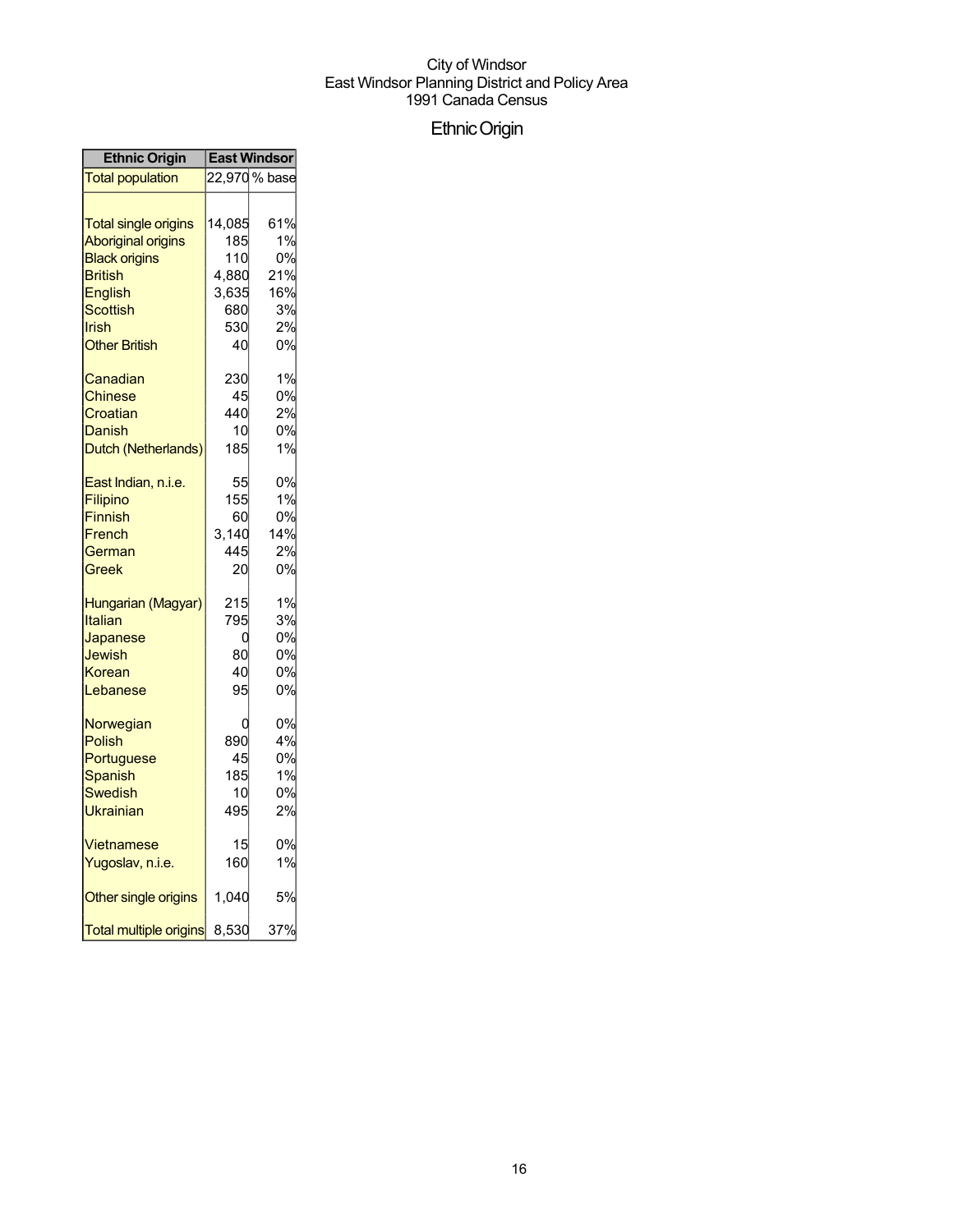## Citizenship and Immigration

| <b>Citizenship and Immigration East Windsor</b> |        |               |  |
|-------------------------------------------------|--------|---------------|--|
| <b>Total population</b>                         |        | 22,970 % base |  |
|                                                 |        |               |  |
| <b>Canadian citizens</b>                        | 21,205 | 92%           |  |
| <b>Citizens other than Canadian</b>             | 1,390  | 6%            |  |
|                                                 |        |               |  |
| Immigration:<br>Non-immigrant population        | 18,390 | 80%           |  |
| Born in province of residence                   | 16,625 | 72%           |  |
|                                                 |        |               |  |
| Immigrant population                            | 4,190  | 18%           |  |
| <b>United States of America</b>                 | 450    | 2%            |  |
| <b>Central and South America</b>                | 180    | 1%            |  |
| Caribbean and Bermuda                           | 40     | 0%            |  |
| <b>United Kingdom</b>                           | 570    | 2%            |  |
| <b>Other Europe</b>                             | 2,630  | 11%           |  |
| Africa                                          | 10     | 0%            |  |
| India                                           | 45     | 0%            |  |
| <b>Other Asia</b>                               | 300    | 1%            |  |
| Oceania & Other                                 |        | 0%            |  |
| Non-permanent residents                         | 80     | 0%            |  |
| <b>Total immigrant population</b>               |        | 4,160 % base  |  |
| Period of immigration:                          |        |               |  |
| Before 1961                                     | 1,610  | 39%           |  |
| 1961-1970                                       | 745    | 18%           |  |
| 1971-1980                                       | 500    | 12%           |  |
| 1981-1991                                       | 1,290  | 31%           |  |
| 1981-1987                                       | 460    | 11%           |  |
| 1988-1991                                       | 820    | 20%           |  |
| Age at immigration:                             |        |               |  |
| $0 - 4$ years                                   | 645    | 16%           |  |
| 5 - 19 years                                    | 1,105  | 27%           |  |
| 20 years and over                               | 2,395  | 58%           |  |
|                                                 |        |               |  |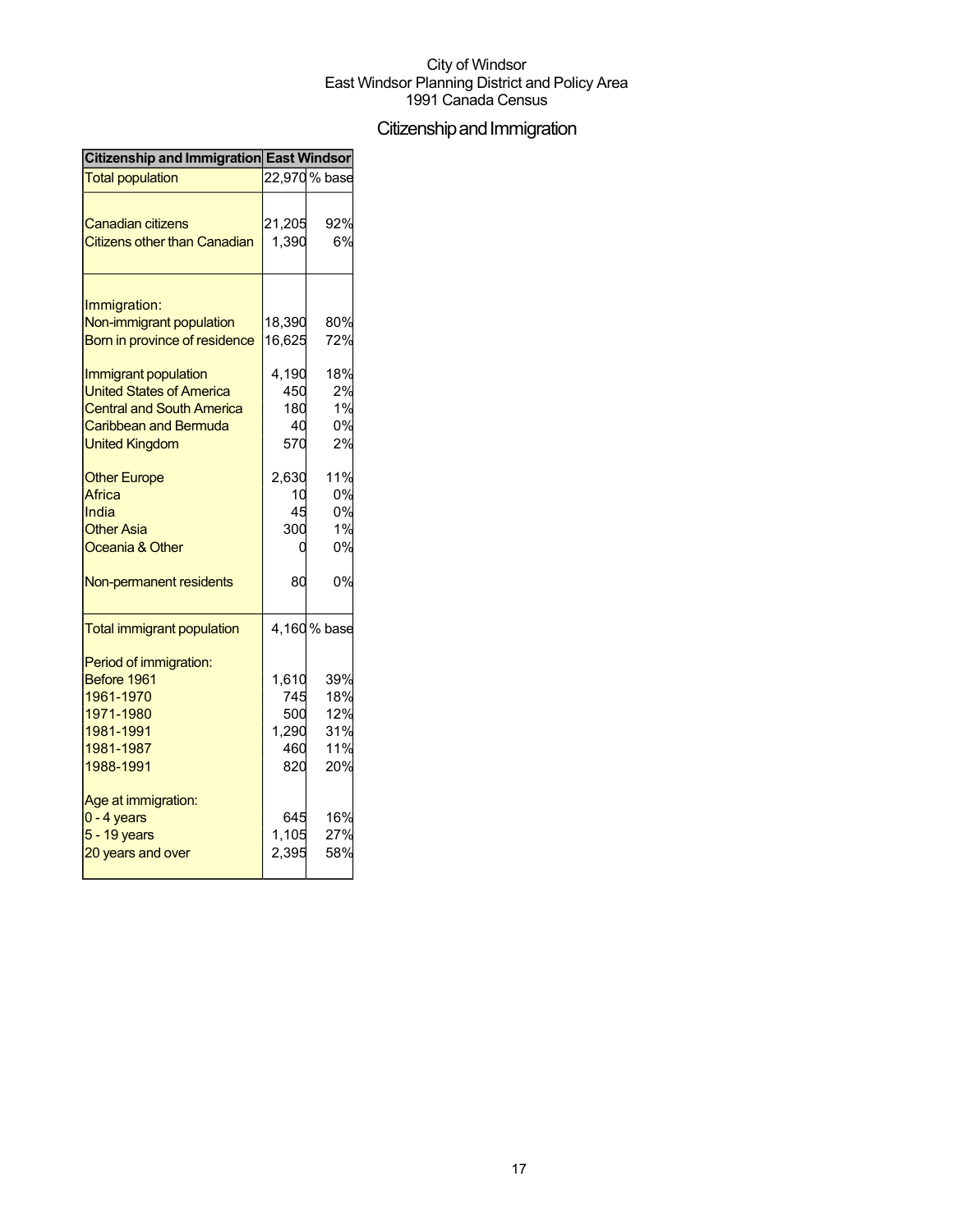## Mobility

| <b>Mobility</b>                           | <b>East Windsor</b> |              |
|-------------------------------------------|---------------------|--------------|
| One-year mobility status:                 |                     |              |
| Population 1 year and over                |                     | 22,180% base |
| Non-movers                                | 18,670              | 84%          |
| <b>Movers</b>                             | 3,480               | 16%          |
| <b>Intraprovincial movers</b>             | 3,100               | 14%          |
| <b>Interprovincial migrants</b>           | 85                  | 0%           |
| <b>External migrants</b>                  | 305                 | 1%           |
|                                           |                     |              |
| Five-year mobility status:                |                     |              |
| Population 5 years and over 20,840 % base |                     |              |
| Non-movers                                | 12,045              | 58%          |
| <b>Movers</b>                             | 8,765               | 42%          |
| Non-migrants                              | 6,425               | 31%          |
| <b>Migrants</b>                           | 2,330               | 11%          |
| Internal migrants                         | 1,505               | 7%           |
| Intraprovincial migrants                  | 1,120               | 5%           |
| Interprovincial migrants                  | 390                 | 2%           |
| <b>External migrants</b>                  | 840                 | 4%           |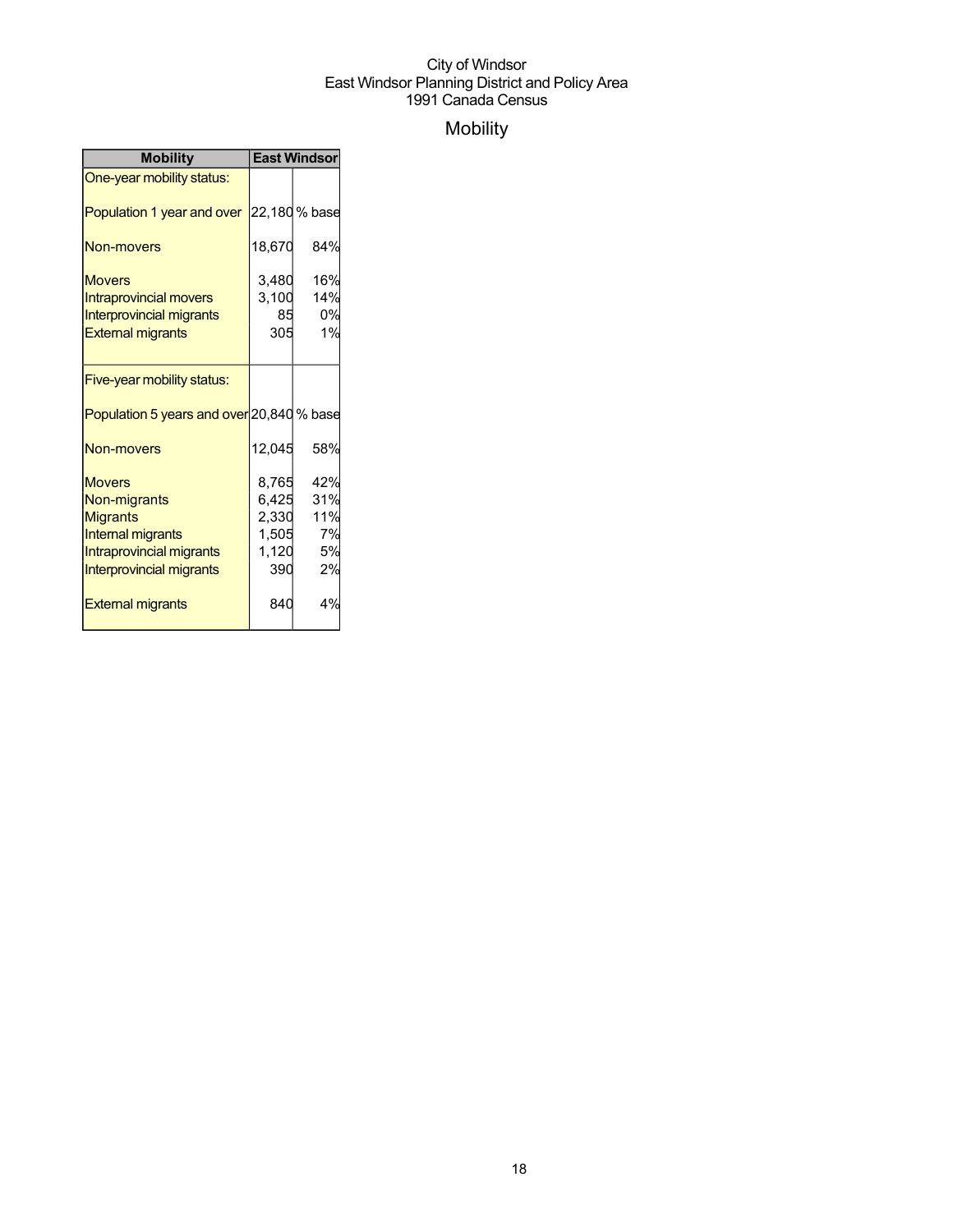## School attendance and Education level

| <b>School attendance and Education level</b>          |       | East Windsor  |
|-------------------------------------------------------|-------|---------------|
| Population 15 to 24 years                             |       | 3,075 % base  |
| By school attendance:                                 |       |               |
| Not attending school                                  | 1,115 | 36%           |
| Attending school full time                            | 1,755 | 57%           |
| Attending school part time                            | 225   | 7%            |
| Population over 15 years                              |       | 17,970 % base |
| By highest level of schooling:                        |       |               |
| Less than grade 9                                     | 2,610 | 15%           |
| Grades 9 to 13                                        | 8,990 | 50%           |
| No secondary certificate                              | 5,545 | 31%           |
| With secondary certificate                            | 3,445 | 19%           |
| Trades certificate or diploma                         | 430   | 2%            |
| Other non-university                                  | 3,375 | 19%           |
| <b>Without certificate</b>                            | 1,230 | 7%            |
| <b>With certificate</b>                               | 2,145 | 12%           |
| University - without degree                           | 1,405 | 8%            |
| <b>Without certificate</b>                            | 800   | 4%            |
| <b>With certificate</b>                               | 605   | 3%            |
| University - with degree                              | 1,130 | 6%            |
| Total with postsecondary qualifications               |       | 4,290 % base  |
| Educational, recreational and counselling services    | 430   | 10%           |
| Fine and applied arts                                 | 265   | 6%            |
| <b>Humanities and related</b>                         | 200   | 5%            |
| Social sciences and related                           | 375   | 9%            |
| Commerce, management and business administration      | 775   | 18%           |
| Agricultural and biological sciences and technologies | 130   | 3%            |
| Engineering & applied sciences                        | 140   | 3%            |
| Engineering & applied science technologies and trades | 1,185 | 28%           |
| Health professions, sciences and technologies         | 640   | 15%           |
| Mathematics and physical sciences                     | 50    | 1%            |
| None and all other                                    | 0     | 0%            |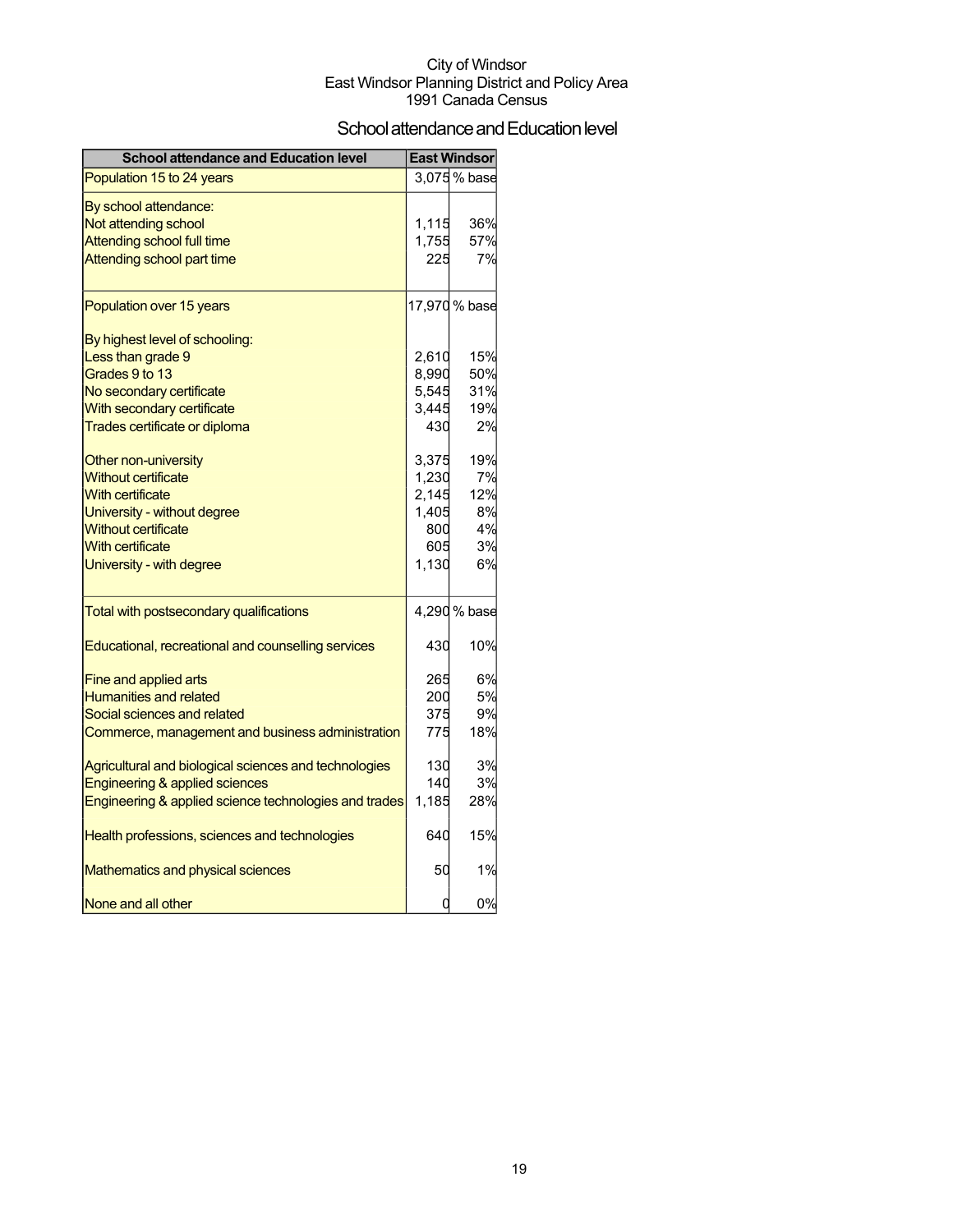## Post-secondary Education by sex

| <b>Post-secondary Education by sex</b>                |          | <b>East Windsor</b> |
|-------------------------------------------------------|----------|---------------------|
| Males with postsecondary qualifications               |          | 2,105 % base        |
|                                                       |          |                     |
| Educational, recreational and counselling services    | 85       | 4%                  |
| Fine and applied arts                                 | 40       | 2%                  |
| <b>Humanities and related</b>                         | 105      | 5%                  |
| Social sciences and related                           | 160      | 8%                  |
| Commerce, management and business administration      | 305      | 14%                 |
| Agricultural and biological sciences and technologies | 25       | 1%                  |
| Engineering & applied sciences                        | 120      | 6%                  |
| Engineering & applied science technologies and trades | 1,090    | 52%                 |
| Health professions, sciences and technologies         | 80       | 4%                  |
| Mathematics and physical sciences                     | 40       | 2%                  |
| None and all other                                    | O        | 0%                  |
| Females with postsecondary qualifications             |          | 2,185 % base        |
| Educational, recreational and counselling services    | 345      | 16%                 |
| Fine and applied arts                                 | 225      | 10%                 |
| <b>Humanities and related</b>                         | 95       | 4%                  |
| Social sciences and related                           | 215      | 10%                 |
| Commerce, management and business administration      | 470      | 22%                 |
| Agricultural and biological sciences and technologies | 105      | 5%                  |
| Engineering & applied sciences                        | 20       | 1%                  |
| Engineering & applied science technologies and trades | 95       | 4%                  |
| Health professions, sciences and technologies         | 560      | 26%                 |
| Mathematics and physical sciences                     | 10       | 0%                  |
| None and all other                                    | $\Omega$ | 0%                  |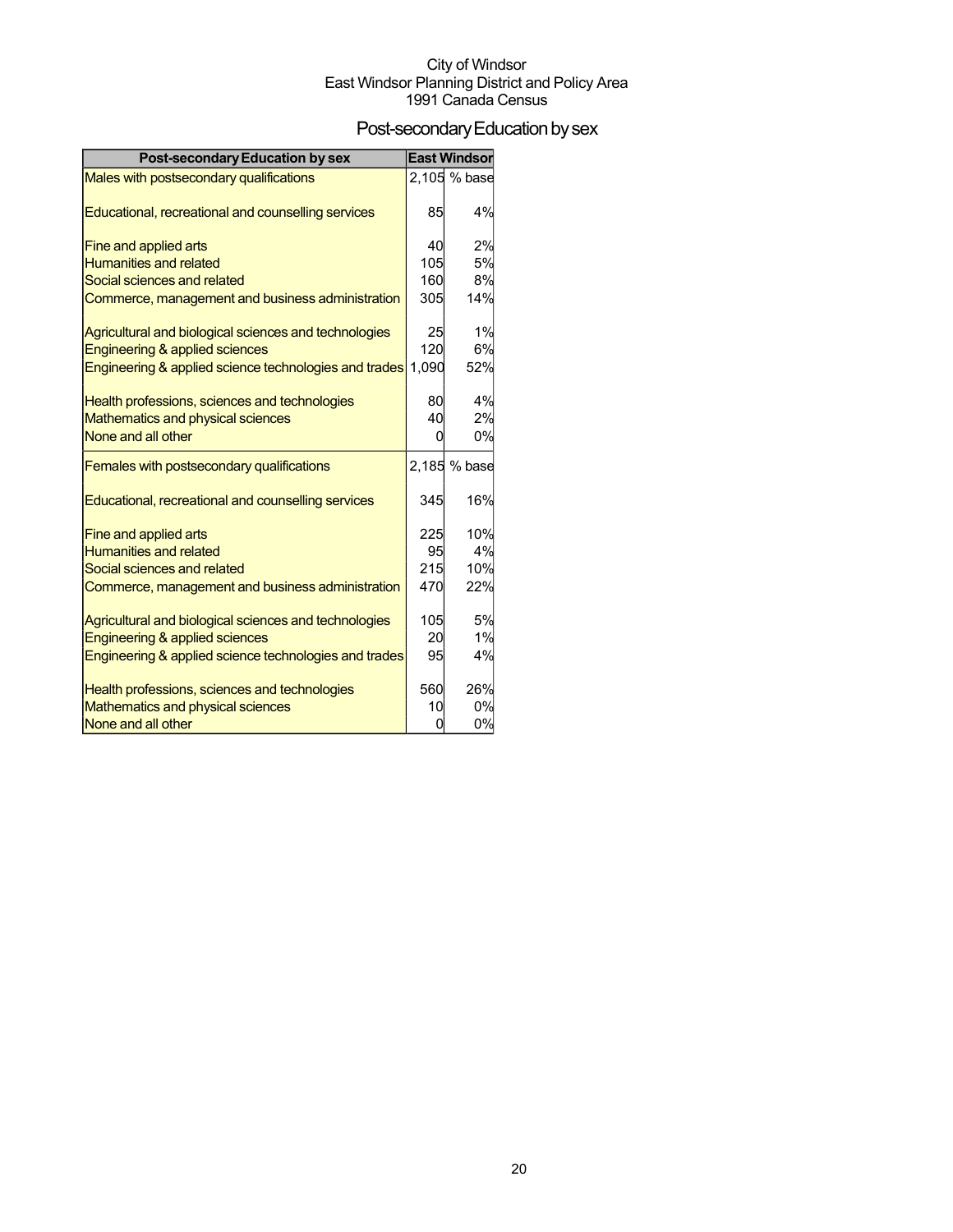### Labour Force

| <b>Labour Force</b>                   | <b>East Windsor</b> |              |  |
|---------------------------------------|---------------------|--------------|--|
| Total 15 years and over 17,985 % base |                     |              |  |
| In labour force                       | 10,665              | 59%          |  |
| <b>Employed</b>                       | 8,830               | 49%          |  |
| <b>Unemployed</b>                     | 1,835               | 10%          |  |
| Not in the labour force               | 7,335               | 41%          |  |
| <b>Unemployment rate</b>              | 17%                 |              |  |
| <b>Participation rate</b>             | 59%                 |              |  |
| Total 15-24 years                     |                     | 3,095 % base |  |
| In labour force                       | 2.045               | 66%          |  |
| Employed                              | 1,620               | 52%          |  |
| <b>Unemployed</b>                     | 425                 | 14%          |  |
| Not in the labour force               | 1,055               | 34%          |  |
| <b>Unemployment rate</b>              | 21%                 |              |  |
| <b>Participation rate</b>             | 66%                 |              |  |
| Total 25 years and over 14,885 % base |                     |              |  |
| In labour force                       | 8,635               | 58%          |  |
| Employed                              | 7,210               | 48%          |  |
| <b>Unemployed</b>                     | 1,380               | 9%           |  |
| Not in the labour force               | 6,295               | 42%          |  |
| Unemployment rate                     | 16%                 |              |  |
| <b>Participation rate</b>             | 58%                 |              |  |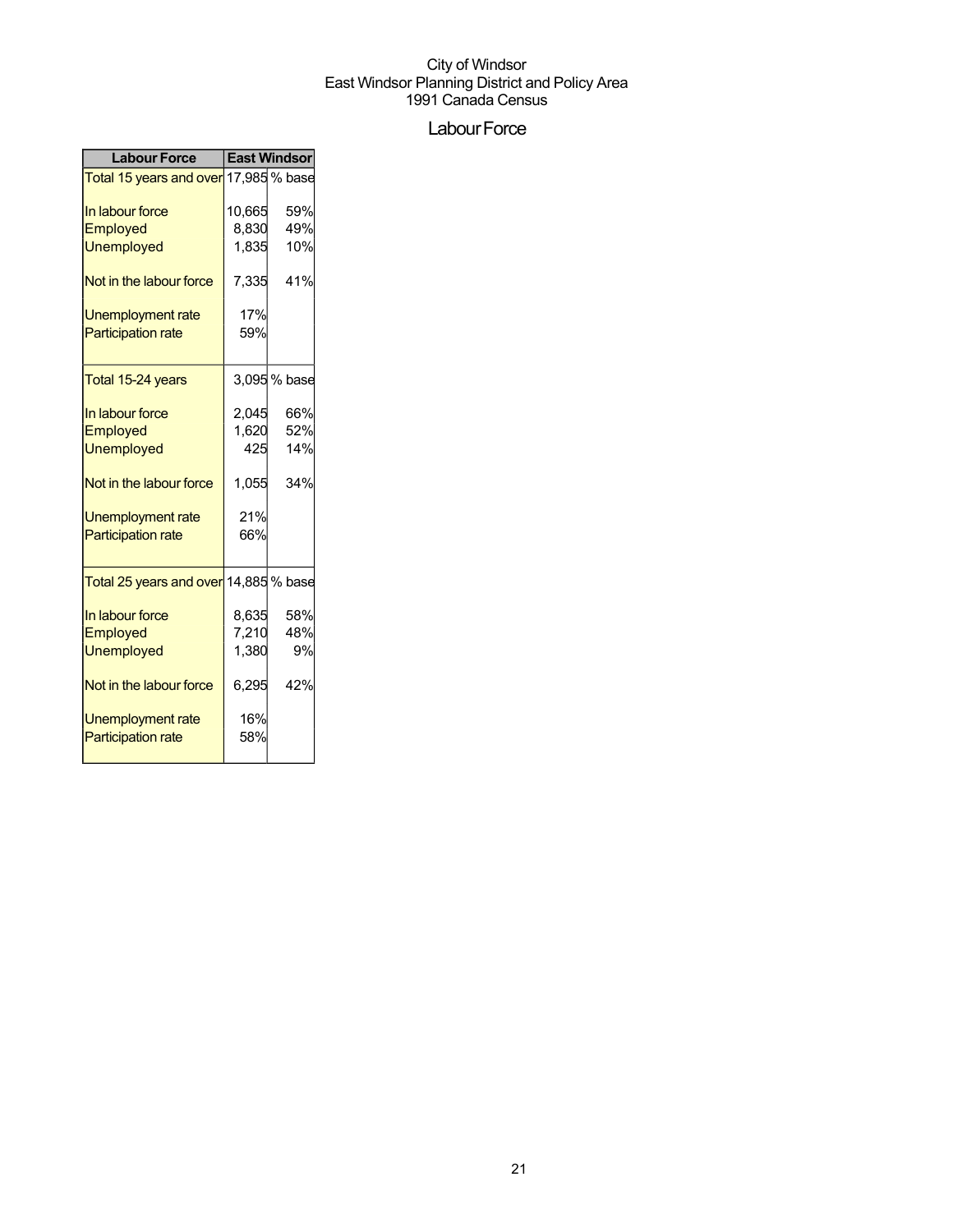## Labour Force - Males

| Labour Force - Males East Windson    |       |              |  |
|--------------------------------------|-------|--------------|--|
| Males 15 years and over 8,420 % base |       |              |  |
| In labour force                      | 5,935 | 70%          |  |
| Employed                             | 4,895 | 58%          |  |
| <b>Unemployed</b>                    | 1,040 | 12%          |  |
| Not in the labour force              | 2,470 | 29%          |  |
| <b>Unemployment rate</b>             | 18%   |              |  |
| <b>Participation rate</b>            | 70%   |              |  |
| Males 15-24 years                    |       | 1,515 % base |  |
| In labour force                      | 1,135 | 75%          |  |
| Employed                             | 895   | 59%          |  |
| <b>Unemployed</b>                    | 245   | 16%          |  |
| Not in the labour force              | 380   | 25%          |  |
| <b>Unemployment rate</b>             | 22%   |              |  |
| <b>Participation rate</b>            | 75%   |              |  |
| Males 25 years and over 6,900 % base |       |              |  |
| In labour force                      | 4,790 | 69%          |  |
| Employed                             | 4,010 | 58%          |  |
| <b>Unemployed</b>                    | 775   | 11%          |  |
| Not in the labour force              | 2,095 | 30%          |  |
| Unemployment rate                    | 16%   |              |  |
| <b>Participation rate</b>            | 69%   |              |  |
|                                      |       |              |  |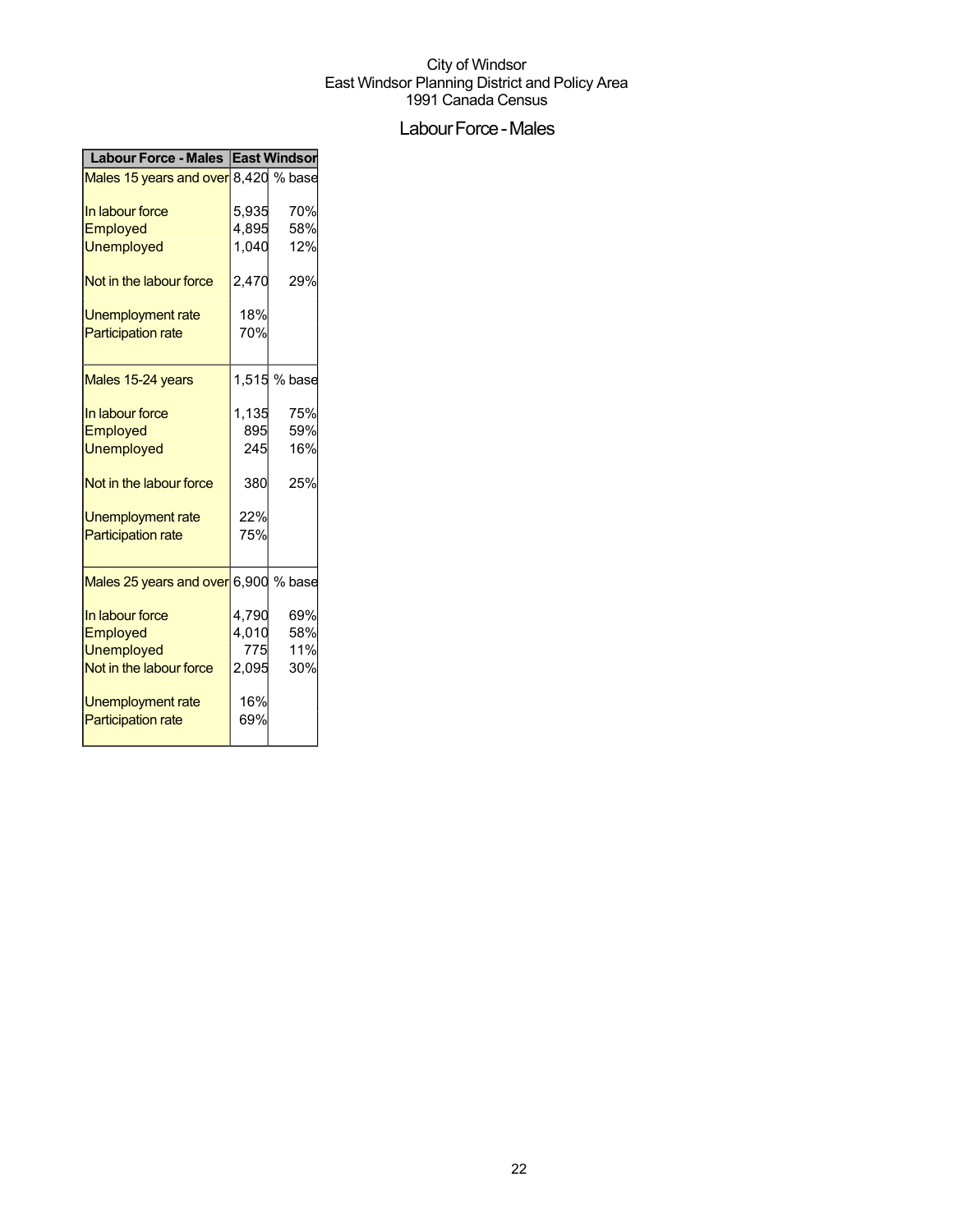## Labour Force - Females

| <b>Labour Force - Females</b>                 | <b>East Windsor</b> |              |
|-----------------------------------------------|---------------------|--------------|
| <b>Females 15 years and over</b> 9,580 % base |                     |              |
| In labour force                               | 4,720               | 49%          |
| <b>Employed</b>                               | 3,960               | 41%          |
| <b>Unemployed</b>                             | 795                 | 8%           |
| Not in the labour force                       | 4,875               | 51%          |
| Unemployment rate                             | 17%                 |              |
| <b>Participation rate</b>                     | 49%                 |              |
| Females 15-24 years                           |                     | 1,595 % base |
| In labour force                               | 930                 | 58%          |
| Employed                                      | 750                 | 47%          |
| <b>Unemployed</b>                             | 180                 | 11%          |
| Not in the labour force                       | 685                 | 43%          |
| Unemployment rate                             | 19%                 |              |
| <b>Participation rate</b>                     | 58%                 |              |
| Females 25 years and over 7,980 % base        |                     |              |
| In labour force                               | 3,830               | 48%          |
| Employed                                      | 3,210               | 40%          |
| <b>Unemployed</b>                             | 605                 | 8%           |
| Not in the labour force                       | 4,155               | 52%          |
| Unemployment rate                             | 16%                 |              |
| <b>Participation rate</b>                     | 48%                 |              |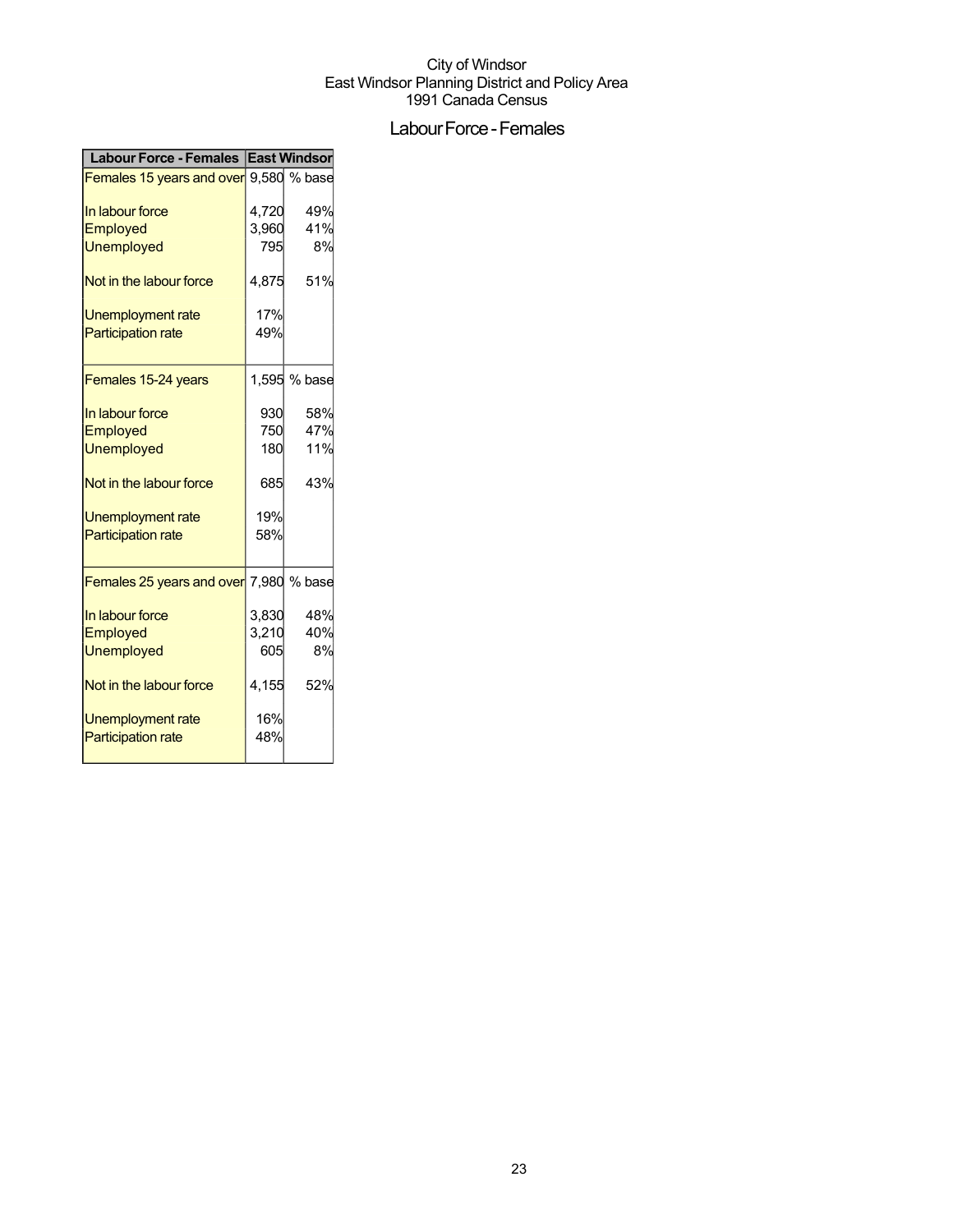## Labour Force - Females with Children

| <b>Labour Force - Females with Children</b>                    |       | <b>East Windsor</b> |
|----------------------------------------------------------------|-------|---------------------|
| Females, 15 years and older, no children at home               |       | 5,660 % base        |
| In the labour force                                            | 2,470 | 44%                 |
| <b>Employed</b>                                                | 2,140 | 38%                 |
| Unemployed                                                     | 335   | 6%                  |
| Not in the labour force                                        | 3,195 | 56%                 |
|                                                                |       |                     |
| Unemployment rate                                              | 14%   |                     |
| <b>Participation rate</b>                                      | 44%   |                     |
| Females 15 years and older with children at home               |       | 3,860 % base        |
| In the labour force                                            | 2,235 | 58%                 |
| <b>Employed</b>                                                | 1,800 | 47%                 |
| <b>Unemployed</b>                                              | 435   | 11%                 |
| Not in the labour force                                        | 1,645 | 43%                 |
| Unemployment rate                                              | 19%   |                     |
| <b>Participation rate</b>                                      | 58%   |                     |
|                                                                |       |                     |
| Females with children under 6 years only                       |       | 855 % base          |
| In the labour force                                            | 490   | 57%                 |
| Employed                                                       | 380   | 44%                 |
| <b>Unemployed</b>                                              | 140   | 16%                 |
| Not in the labour force                                        | 365   | 43%                 |
| Unemployment rate                                              | 29%   |                     |
| <b>Participation rate</b>                                      | 57%   |                     |
|                                                                |       |                     |
| Females with children under 6 and children six years and older |       | 575 % base          |
| In the labour force                                            | 300   | 52%                 |
| Employed                                                       | 255   | 44%                 |
| <b>Unemployed</b>                                              | 60    | 10%                 |
| Not in the labour force                                        | 275   | 48%                 |
| Unemployment rate                                              | 20%   |                     |
| <b>Participation rate</b>                                      | 52%   |                     |
| Females with children over 6 years only                        |       | 2,470 % base        |
| In the labour force                                            | 1,430 | 58%                 |
| <b>Employed</b>                                                | 1,175 | 48%                 |
| <b>Unemployed</b>                                              | 245   | 10%                 |
| Not in the labour force                                        | 1,005 | 41%                 |
| <b>Unemployment rate</b>                                       | 17%   |                     |
| <b>Participation rate</b>                                      | 58%   |                     |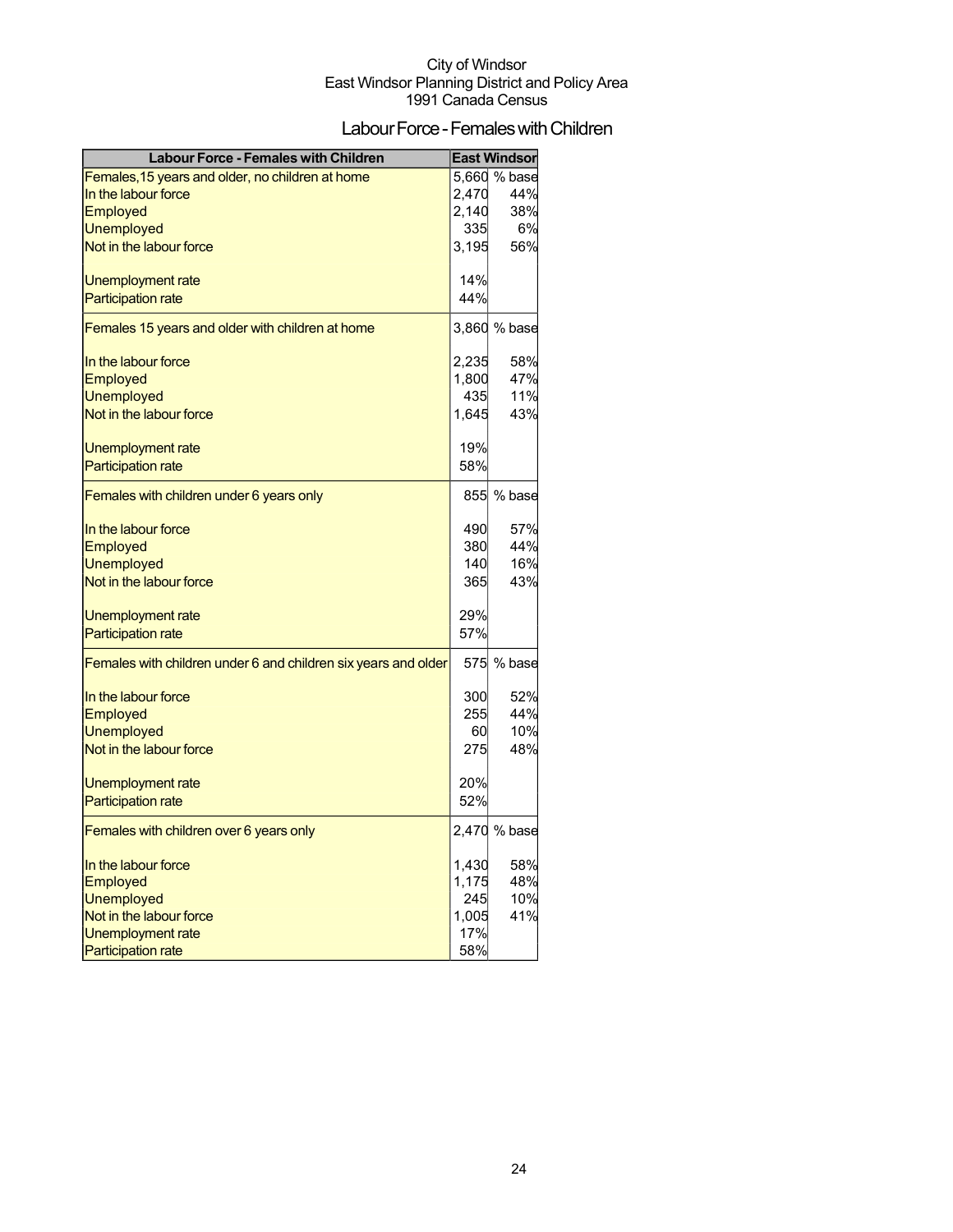## Fertility

| <b>Fertility</b>                                                          |       | <b>East Windsor</b> |
|---------------------------------------------------------------------------|-------|---------------------|
| Ever-married women 15 years and older, by children ever born 7,560 % base |       |                     |
|                                                                           |       |                     |
| No child                                                                  | 1,105 | 15%                 |
| 1 child                                                                   | 1,200 | 16%                 |
| 2 children                                                                | 2,320 | 31%                 |
| 3 children                                                                | 1,445 | 19%                 |
| 4 or more children                                                        | 1,465 | 19%                 |
| Children ever-born per 1000                                               | 2,399 |                     |
| Ever-married women 15-44 years                                            | 3,545 |                     |
| Children ever-born per 1000                                               | 1,682 |                     |
| Single women 15 years and over                                            | 2,010 |                     |
| Children ever-born per 1000                                               | 163   |                     |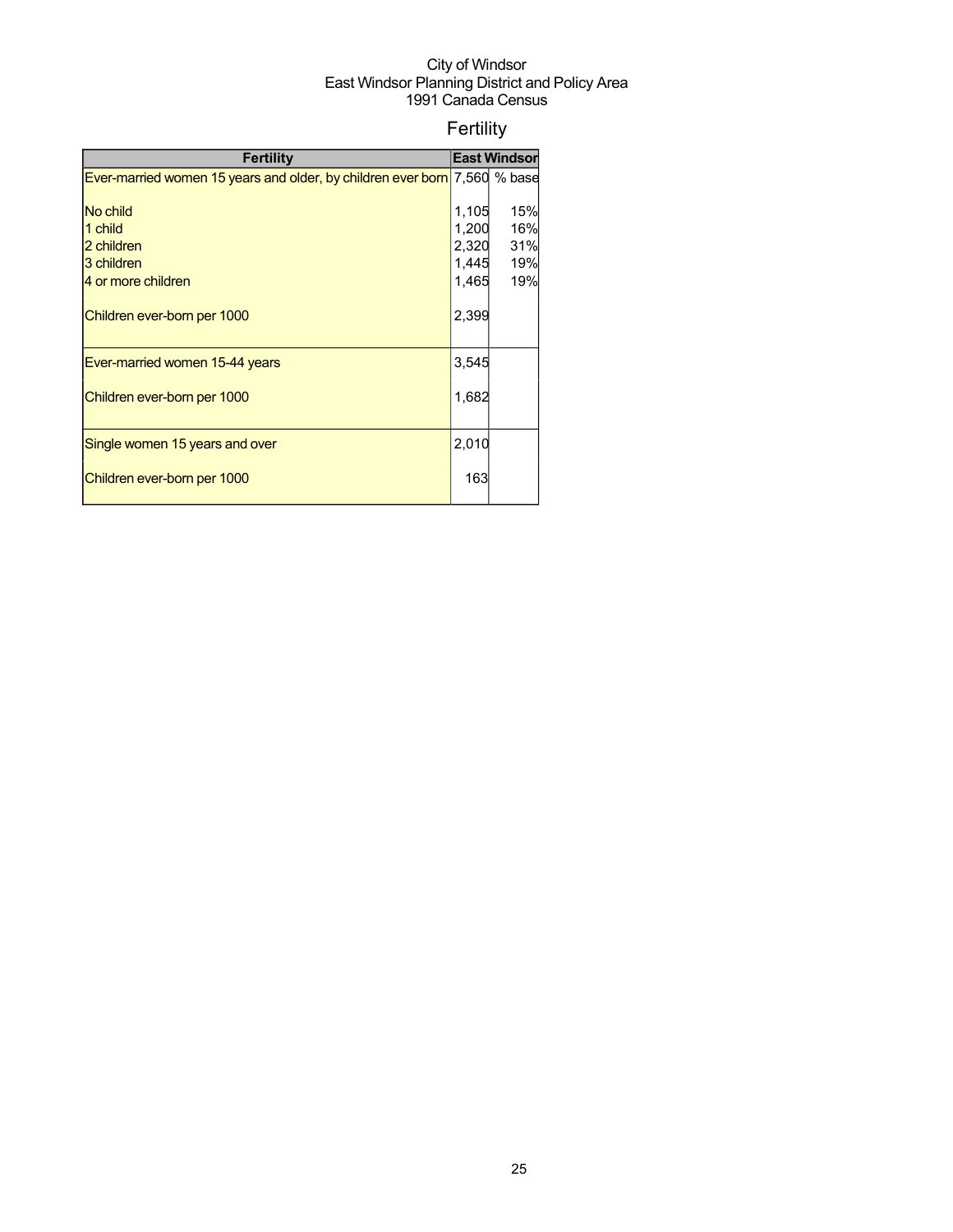## Industry

| <b>Industry</b>                                     | <b>East Windsor</b> |     |
|-----------------------------------------------------|---------------------|-----|
| Total labour force 15 years and older 10,640 % base |                     |     |
| <b>Total for all industries</b>                     | 10,330              | 97% |
| <b>Agriculture and related</b>                      | 20                  | 0%  |
| <b>Fishing and trapping</b>                         |                     | 0%  |
| Logging and forestry                                |                     | 0%  |
| Mining, quarrying & oil wells                       |                     | 0%  |
| Manufacturing                                       | 3,235               | 30% |
| Construction                                        | 525                 | 5%  |
| <b>Transportation and storage</b>                   | 330                 | 3%  |
| <b>Communication and utilities</b>                  | 225                 | 2%  |
| Wholesale trade                                     | 270                 | 3%  |
| <b>Retail trade</b>                                 | 1,530               | 14% |
| <b>Finance and insurance</b>                        | 235                 | 2%  |
| Real estate and insurance agents                    | 125                 | 1%  |
| <b>Business service</b>                             | 500                 | 5%  |
| <b>Government service</b>                           | 420                 | 4%  |
| <b>Educational service</b>                          | 400                 | 4%  |
| <b>Health and social service</b>                    | 895                 | 8%  |
| Accommodation & food service                        | 785                 | 7%  |
| Other service industries                            | 645                 | 6%  |
|                                                     |                     |     |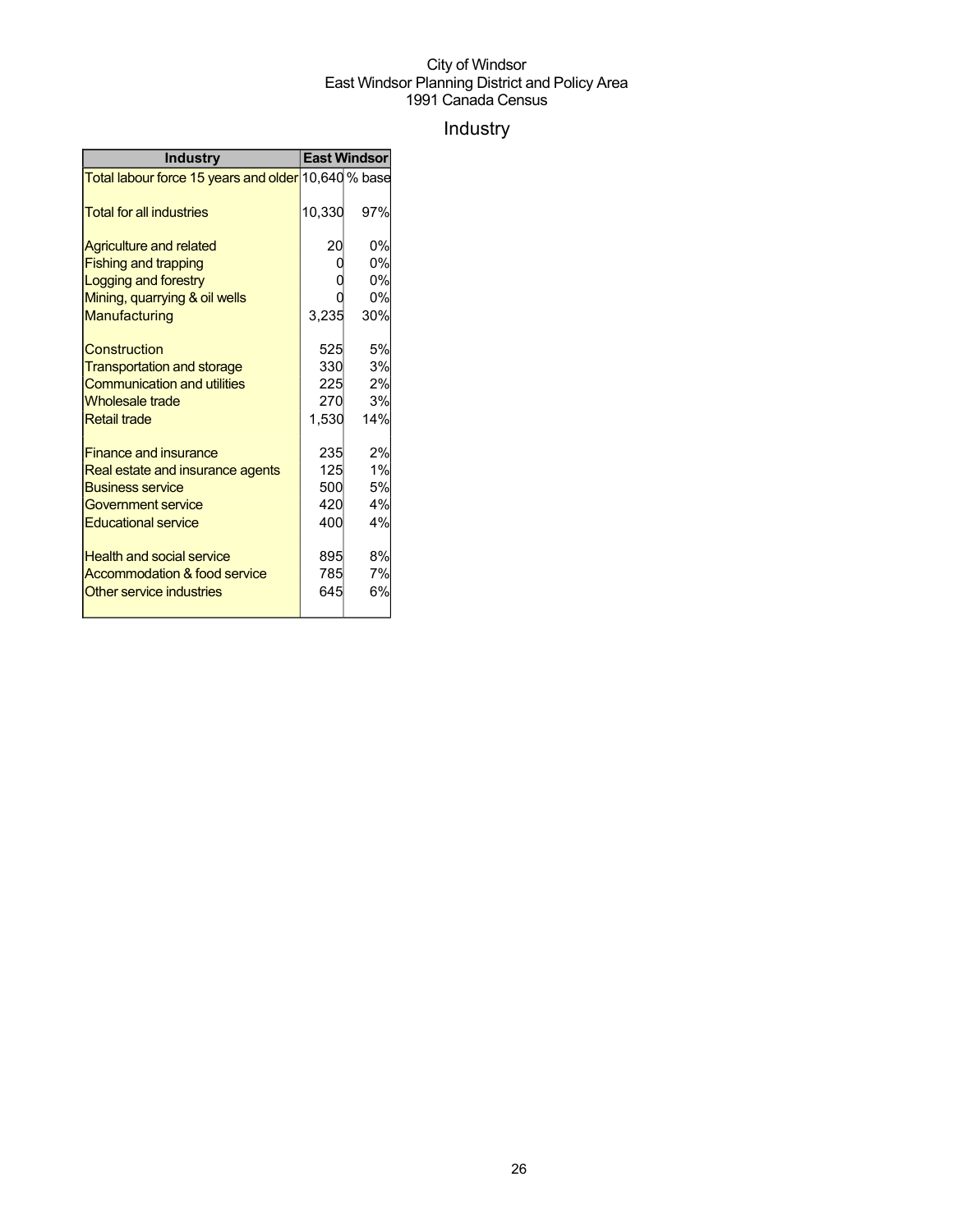## **Occupation**

| <b>Occupation</b>                             |       | East Windsor  |
|-----------------------------------------------|-------|---------------|
| <b>Total for all occupations</b>              |       | 10,345 % base |
|                                               |       |               |
| <b>Managerial and administrative</b>          | 755   | 7%            |
| Natural sciences, engineering and mathematics | 245   | 2%            |
| Social sciences & related                     | 145   | 1%            |
| Religion                                      | 20    | 0%            |
| <b>Teaching and related</b>                   | 260   | 3%            |
| <b>Medicine and health</b>                    | 425   | 4%            |
| Art, literary, recreational                   | 50    | 0%            |
| <b>Clerical and related</b>                   | 1.610 | 16%           |
| <b>Sales</b>                                  | 835   | 8%            |
| Service                                       | 1.565 | 15%           |
| Farming, horticultural and animal husbandry   | 100   | 1%            |
| Fishing, trapping and related                 |       | 0%            |
| <b>Forestry and logging</b>                   |       | 0%            |
| Mining, quarrying, oil & gas                  |       | 0%            |
| Processing                                    | 205   | 2%            |
| <b>Machining and related</b>                  | 590   | 6%            |
| Product fabricating, assembly and repairing   | 1.575 | 15%           |
| <b>Construction trades</b>                    | 420   | 4%            |
| Transport equipment operating                 | 340   | 3%            |
| <b>Material handling &amp; related</b>        | 260   | 3%            |
|                                               |       |               |
| Other crafts, equipment operating             | 60    | 1%            |
| Occupations not elsewhere classified          | 475   | 5%            |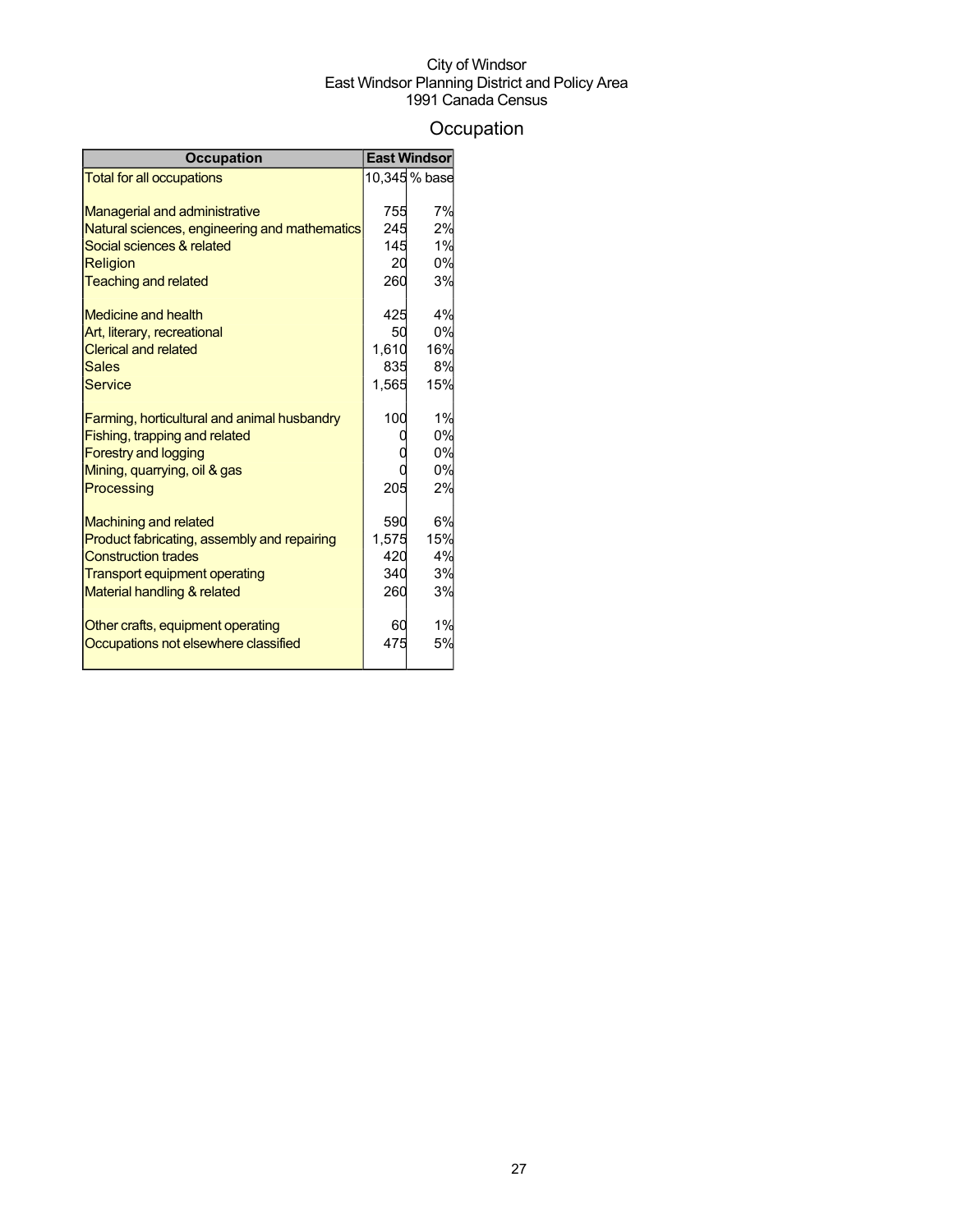## Occupation-Males

| Males, all occupations                        |       |              |
|-----------------------------------------------|-------|--------------|
|                                               |       | 5,795 % base |
|                                               |       |              |
| Managerial, administrative                    | 375   | 6%           |
| Natural sciences, engineering and mathematics | 195   | 3%           |
| Social sciences & related                     | 40    | 1%           |
| <b>Religion</b>                               | 10    | 0%           |
| <b>Teaching and related</b>                   | 60    | 1%           |
| Medicine and health                           | 65    | 1%           |
| Art, literary, recreational                   | 30    | 1%           |
| <b>Clerical and related</b>                   | 345   | 6%           |
| Sales                                         | 420   | 7%           |
| <b>Service</b>                                | 660   | 11%          |
| Farming, horticultural and animal husbandry   | 90    | 2%           |
| Fishing, trapping and related                 |       | 0%           |
| <b>Forestry and logging</b>                   |       | 0%           |
| Mining, quarrying, oil & gas                  |       | 0%           |
| Processing                                    | 160   | 3%           |
| <b>Machining and related</b>                  | 525   | 9%           |
| Product fabricating, assembly and repairing   | 1,290 | 22%          |
| <b>Construction trades</b>                    | 410   | 7%           |
| Transport equipment operating                 | 300   | 5%           |
| Material handling & related                   | 170   | 3%           |
| Other crafts, equipment operating             | 30    | 1%           |
| Occupations not elsewhere classified          | 405   | 7%           |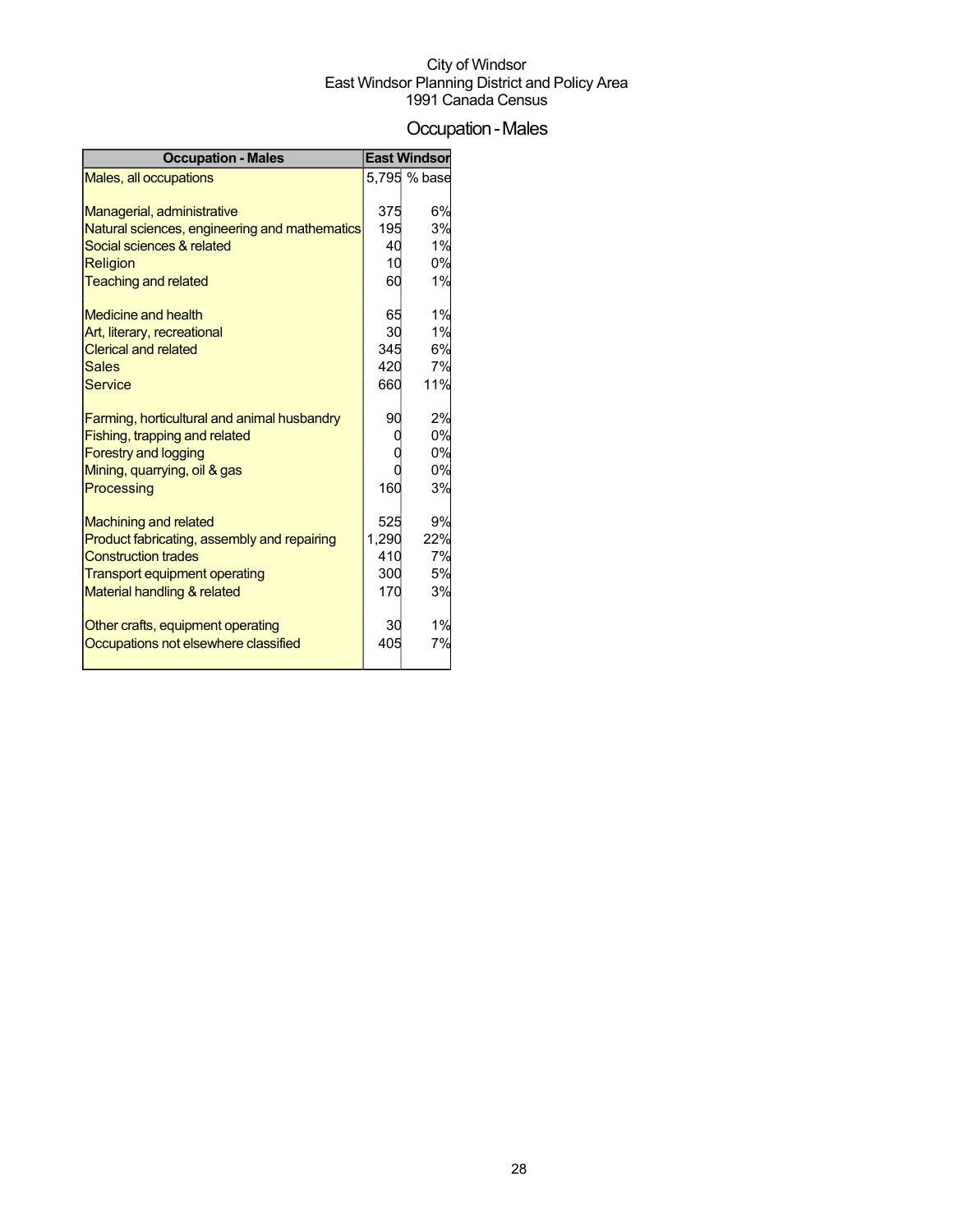## Occupation-Females

| <b>Occupation - Females</b>                   |       | <b>East Windson</b> |
|-----------------------------------------------|-------|---------------------|
| Females, all occupations                      |       | 4,550 % base        |
|                                               |       |                     |
| Managerial, administrative                    | 380   | 8%                  |
| Natural sciences, engineering and mathematics | 50    | 1%                  |
| Social sciences & related                     | 105   | 2%                  |
| Religion                                      | 10    | 0%                  |
| <b>Teaching and related</b>                   | 200   | 4%                  |
| <b>Medicine and health</b>                    | 360   | 8%                  |
| Art, literary, recreational                   | 20    | 0%                  |
| <b>Clerical and related</b>                   | 1,265 | 28%                 |
| <b>Sales</b>                                  | 415   | 9%                  |
| <b>Service</b>                                | 905   | 20%                 |
| Farming, horticultural and animal husbandry   | 10    | 0%                  |
| Fishing, trapping and related                 |       | 0%                  |
| <b>Forestry and logging</b>                   |       | 0%                  |
| Mining, quarrying, oil & gas                  |       | 0%                  |
| Processing                                    | 45    | 1%                  |
|                                               |       |                     |
| <b>Machining and related</b>                  | 65    | 1%                  |
| Product fabricating, assembly and repairing   | 285   | 6%                  |
| <b>Construction trades</b>                    | 10    | 0%                  |
| <b>Transport equipment operating</b>          | 40    | 1%                  |
| Material handling & related                   | 90    | 2%                  |
| Other crafts, equipment operating             | 30    | 1%                  |
| Occupations not elsewhere classified          | 70    | 2%                  |
|                                               |       |                     |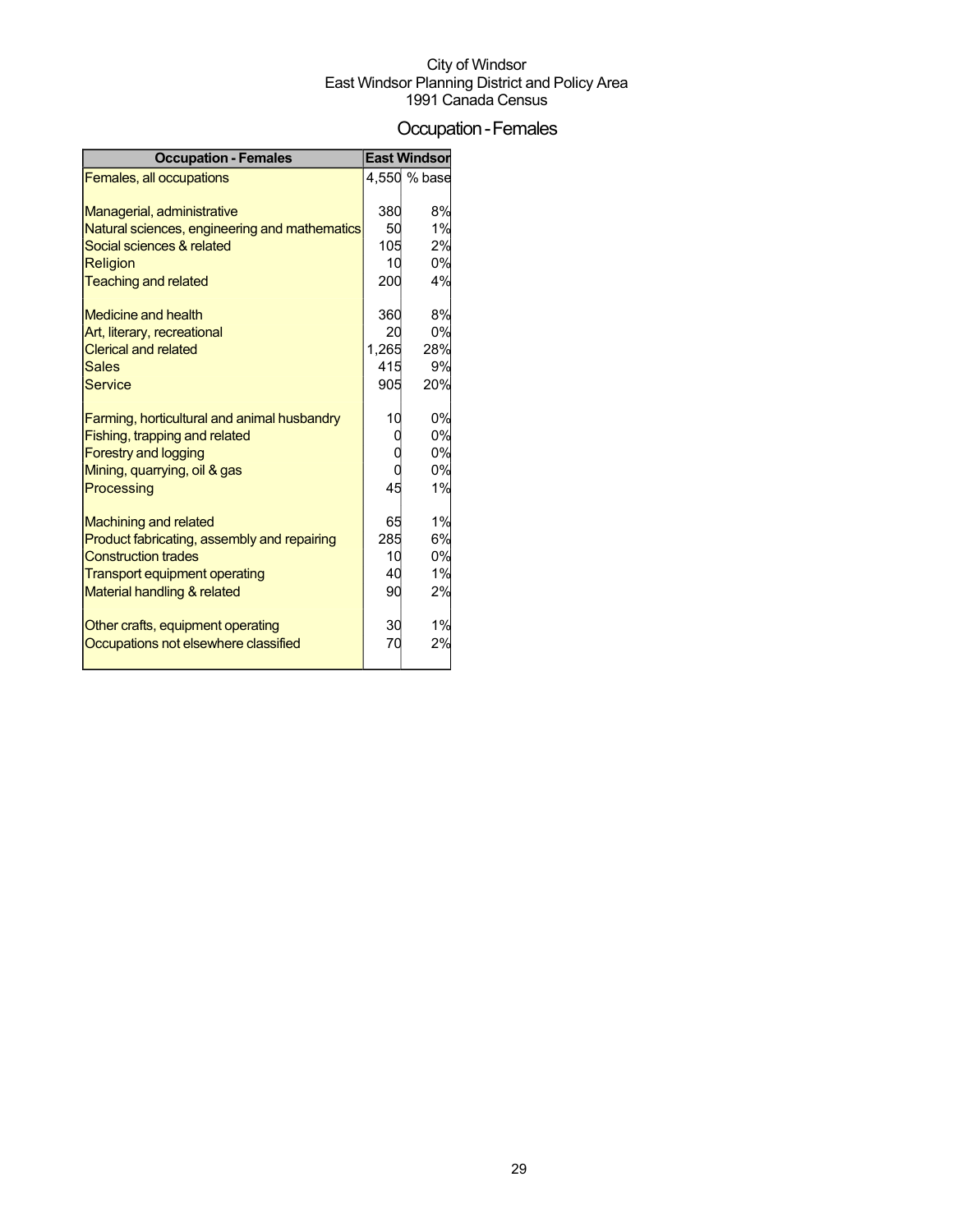## ClassofWorker

| <b>Class of Worker</b>               | <b>East Windsor</b> |               |  |
|--------------------------------------|---------------------|---------------|--|
| <b>Total - All classes of worker</b> |                     | 10,320 % base |  |
| <b>Paid workers</b>                  | 10,060              | 97%           |  |
| <b>Employees</b>                     | 9,905               | 96%           |  |
| Self-employed (incorporated)         | 140                 | 1%            |  |
| Self-employed (unincorporated)       | 200                 | 2%            |  |
| <b>Unpaid family workers</b>         | 10                  | 0%            |  |
| Males - All classes of worker        |                     | 5,790 % base  |  |
| <b>Paid workers</b>                  | 5,600               | 97%           |  |
| <b>Employees</b>                     | 5,495               | 95%           |  |
| Self-employed (incorporated)         | 110                 | 2%            |  |
| Self-employed (unincorporated)       | 160                 | 3%            |  |
| <b>Unpaid family workers</b>         | 10                  | 0%            |  |
| <b>Females - All classes</b>         |                     | 4,530 % base  |  |
| <b>Paid workers</b>                  | 4.460               | 98%           |  |
| <b>Employees</b>                     | 4,410               | 97%           |  |
| Self-employed (incorporated)         | 30                  | 1%            |  |
| Self-employed (unincorporated)       | 40                  | 1%            |  |
| <b>Unpaid family workers</b>         |                     | 0%            |  |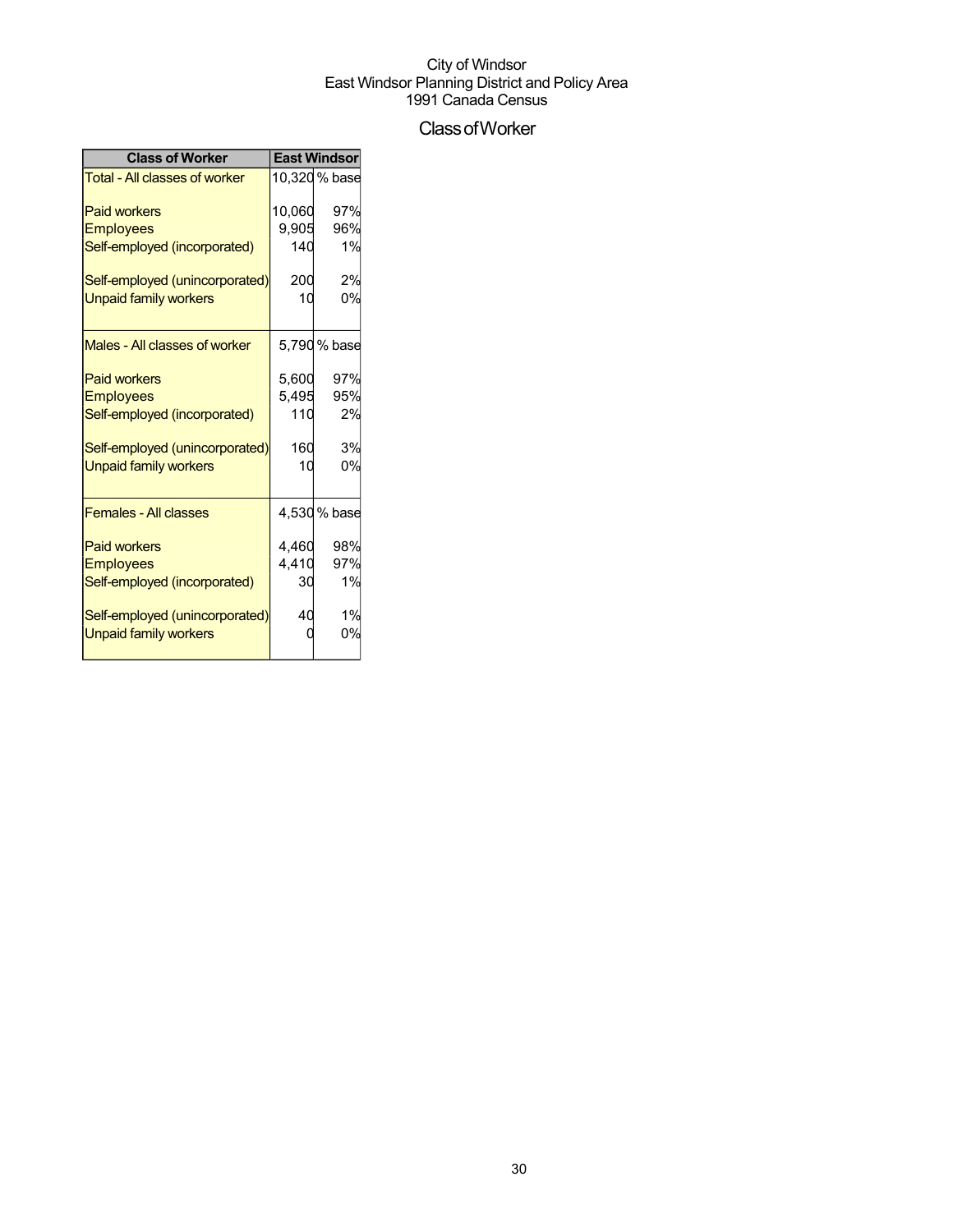## Place of Work

| <b>Place of Work</b>                      |       | <b>East Windson</b> |
|-------------------------------------------|-------|---------------------|
| <b>Total in labour force</b>              |       | 8,845 % base        |
| Usual place of work:                      | 8,545 | 97%                 |
| In Census Sub-division of residence 8,050 |       | 91%                 |
| In different Census Sub-division          | 475   | 5%                  |
| In Census Division of residence           | 420   | 5%                  |
| At home                                   | 200   | 2%                  |
| <b>Outside Canada</b>                     | 95    | 1%                  |
| No usual place of work                    | 30    | 0%                  |
| Males in labour force                     |       | 4,900 % base        |
| Usual place of work:                      | 4.740 | 97%                 |
| In Census Sub-division of residence 4,405 |       | 90%                 |
| In different Census Sub-division          | 310   | 6%                  |
| In Census Division of residence           | 260   | 5%                  |
| At home                                   | 120   | 2%                  |
| <b>Outside Canada</b>                     | 30    | 1%                  |
| No usual place of work                    | 20    | 0%                  |
| <b>Females in labour force</b>            |       | 3,945 % base        |
| Usual place of work:                      | 3,805 | 96%                 |
| In Census Sub-division of residence 3,645 |       | 92%                 |
| In different Census Sub-division          | 165   | 4%                  |
| In Census Division of residence           | 160   | 4%                  |
| At home                                   | 80    | 2%                  |
| <b>Outside Canada</b>                     | 65    | 2%                  |
| No usual place of work                    | 10    | 0%                  |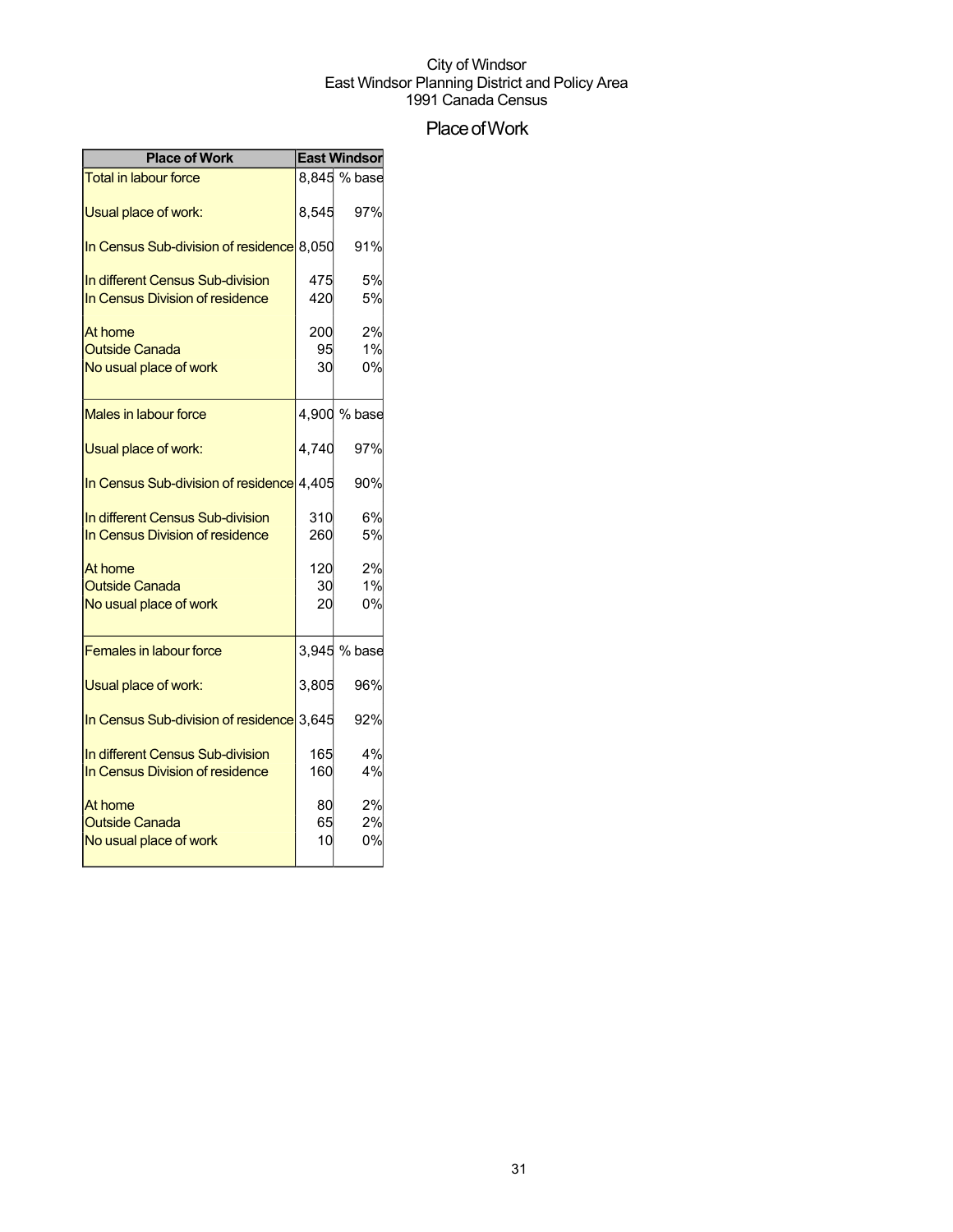## Families in Labour Force

| <b>Families in Labour Force</b>                                                                                                                                              | <b>East Windson</b>                       |                                        |  |
|------------------------------------------------------------------------------------------------------------------------------------------------------------------------------|-------------------------------------------|----------------------------------------|--|
| Census families in private<br>households                                                                                                                                     |                                           | 6,240 % base                           |  |
| Married & common-law families 5,045<br>No member in labour force<br>Some members in labour force<br>One member only<br>Two or more members<br><b>Couples in labour force</b> | 1,030<br>3,990<br>1,215<br>2,770<br>2,370 | 81%<br>17%<br>64%<br>19%<br>44%<br>38% |  |
| Lone-parent families<br>No member in labour force<br>Some members in labour force<br><b>Parent in labour force</b>                                                           | 1,210<br>365<br>835<br>615                | 19%<br>6%<br>13%<br>10%                |  |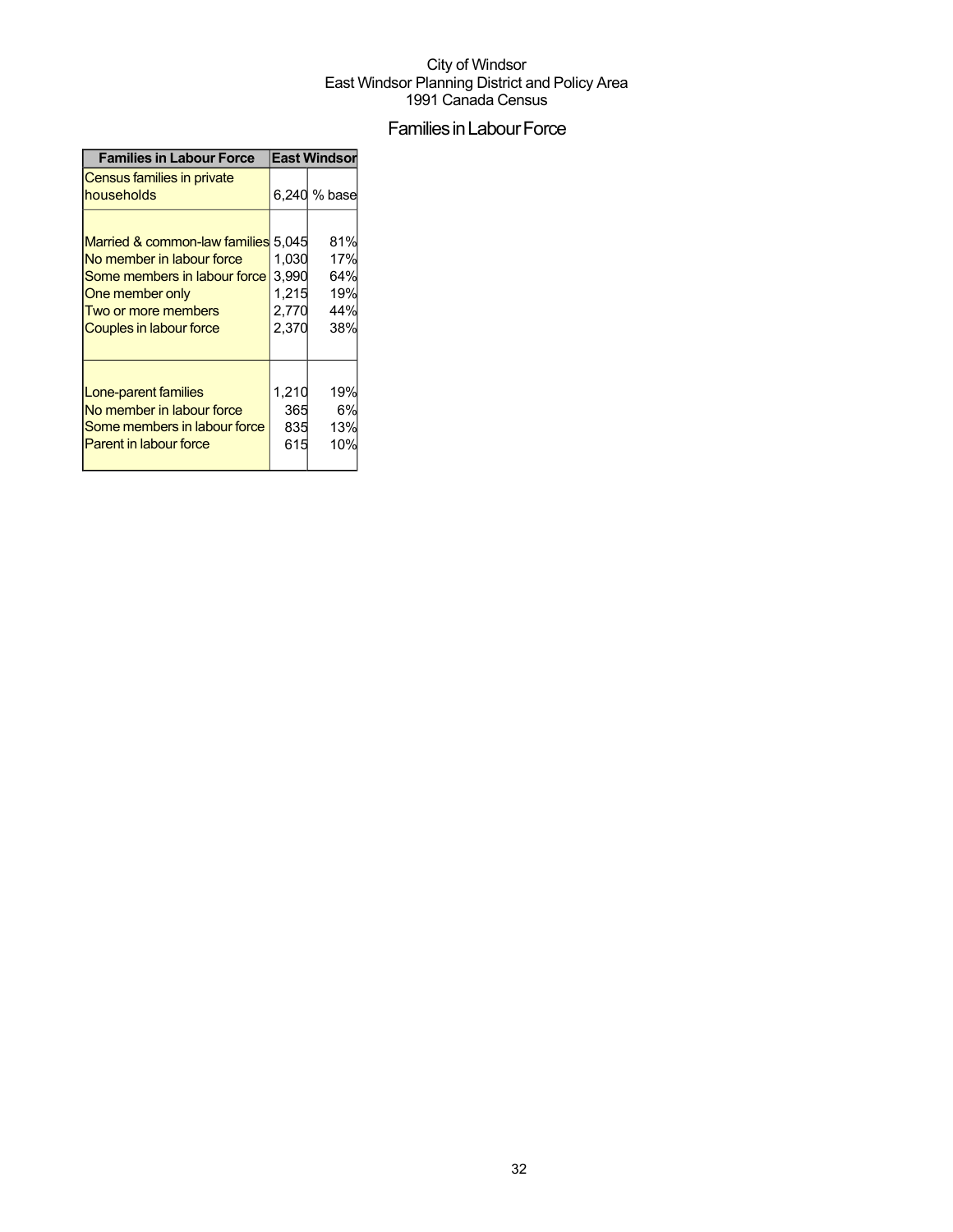## Income - full and part-time employment

| <b>Males and females</b><br>Worked full year, full time<br>3,700<br>\$32,099<br>Average employment income<br>\$118,767<br>Aggregate income (000)<br>Worked part year or part time<br>3.250<br>\$14,132<br>Average employment income<br>\$45,928<br>Aggregate income (000)<br><b>Males</b><br>Worked full year, full time<br>2,665<br>Average employment income<br>\$35,544<br>Aggregate income (000)<br>\$94,725<br>Worked part year or part time<br>1,595<br>\$17,839<br>Average employment income<br>\$28,453<br>Aggregate income (000)<br><b>Females</b><br>Worked full year, full time<br>1.035<br>Average employment income<br>\$23,229<br>Aggregate income (000)<br>\$24,042<br>Worked part year or part time<br>1,655<br>Average employment income<br>\$10,559<br>\$17,475,000<br>Aggregate income (000) | Income - full and part-time employment East Windsor |  |
|-----------------------------------------------------------------------------------------------------------------------------------------------------------------------------------------------------------------------------------------------------------------------------------------------------------------------------------------------------------------------------------------------------------------------------------------------------------------------------------------------------------------------------------------------------------------------------------------------------------------------------------------------------------------------------------------------------------------------------------------------------------------------------------------------------------------|-----------------------------------------------------|--|
|                                                                                                                                                                                                                                                                                                                                                                                                                                                                                                                                                                                                                                                                                                                                                                                                                 |                                                     |  |
|                                                                                                                                                                                                                                                                                                                                                                                                                                                                                                                                                                                                                                                                                                                                                                                                                 |                                                     |  |
|                                                                                                                                                                                                                                                                                                                                                                                                                                                                                                                                                                                                                                                                                                                                                                                                                 |                                                     |  |
|                                                                                                                                                                                                                                                                                                                                                                                                                                                                                                                                                                                                                                                                                                                                                                                                                 |                                                     |  |
|                                                                                                                                                                                                                                                                                                                                                                                                                                                                                                                                                                                                                                                                                                                                                                                                                 |                                                     |  |
|                                                                                                                                                                                                                                                                                                                                                                                                                                                                                                                                                                                                                                                                                                                                                                                                                 |                                                     |  |
|                                                                                                                                                                                                                                                                                                                                                                                                                                                                                                                                                                                                                                                                                                                                                                                                                 |                                                     |  |
|                                                                                                                                                                                                                                                                                                                                                                                                                                                                                                                                                                                                                                                                                                                                                                                                                 |                                                     |  |
|                                                                                                                                                                                                                                                                                                                                                                                                                                                                                                                                                                                                                                                                                                                                                                                                                 |                                                     |  |
|                                                                                                                                                                                                                                                                                                                                                                                                                                                                                                                                                                                                                                                                                                                                                                                                                 |                                                     |  |
|                                                                                                                                                                                                                                                                                                                                                                                                                                                                                                                                                                                                                                                                                                                                                                                                                 |                                                     |  |
|                                                                                                                                                                                                                                                                                                                                                                                                                                                                                                                                                                                                                                                                                                                                                                                                                 |                                                     |  |
|                                                                                                                                                                                                                                                                                                                                                                                                                                                                                                                                                                                                                                                                                                                                                                                                                 |                                                     |  |
|                                                                                                                                                                                                                                                                                                                                                                                                                                                                                                                                                                                                                                                                                                                                                                                                                 |                                                     |  |
|                                                                                                                                                                                                                                                                                                                                                                                                                                                                                                                                                                                                                                                                                                                                                                                                                 |                                                     |  |
|                                                                                                                                                                                                                                                                                                                                                                                                                                                                                                                                                                                                                                                                                                                                                                                                                 |                                                     |  |
|                                                                                                                                                                                                                                                                                                                                                                                                                                                                                                                                                                                                                                                                                                                                                                                                                 |                                                     |  |
|                                                                                                                                                                                                                                                                                                                                                                                                                                                                                                                                                                                                                                                                                                                                                                                                                 |                                                     |  |
|                                                                                                                                                                                                                                                                                                                                                                                                                                                                                                                                                                                                                                                                                                                                                                                                                 |                                                     |  |
|                                                                                                                                                                                                                                                                                                                                                                                                                                                                                                                                                                                                                                                                                                                                                                                                                 |                                                     |  |
|                                                                                                                                                                                                                                                                                                                                                                                                                                                                                                                                                                                                                                                                                                                                                                                                                 |                                                     |  |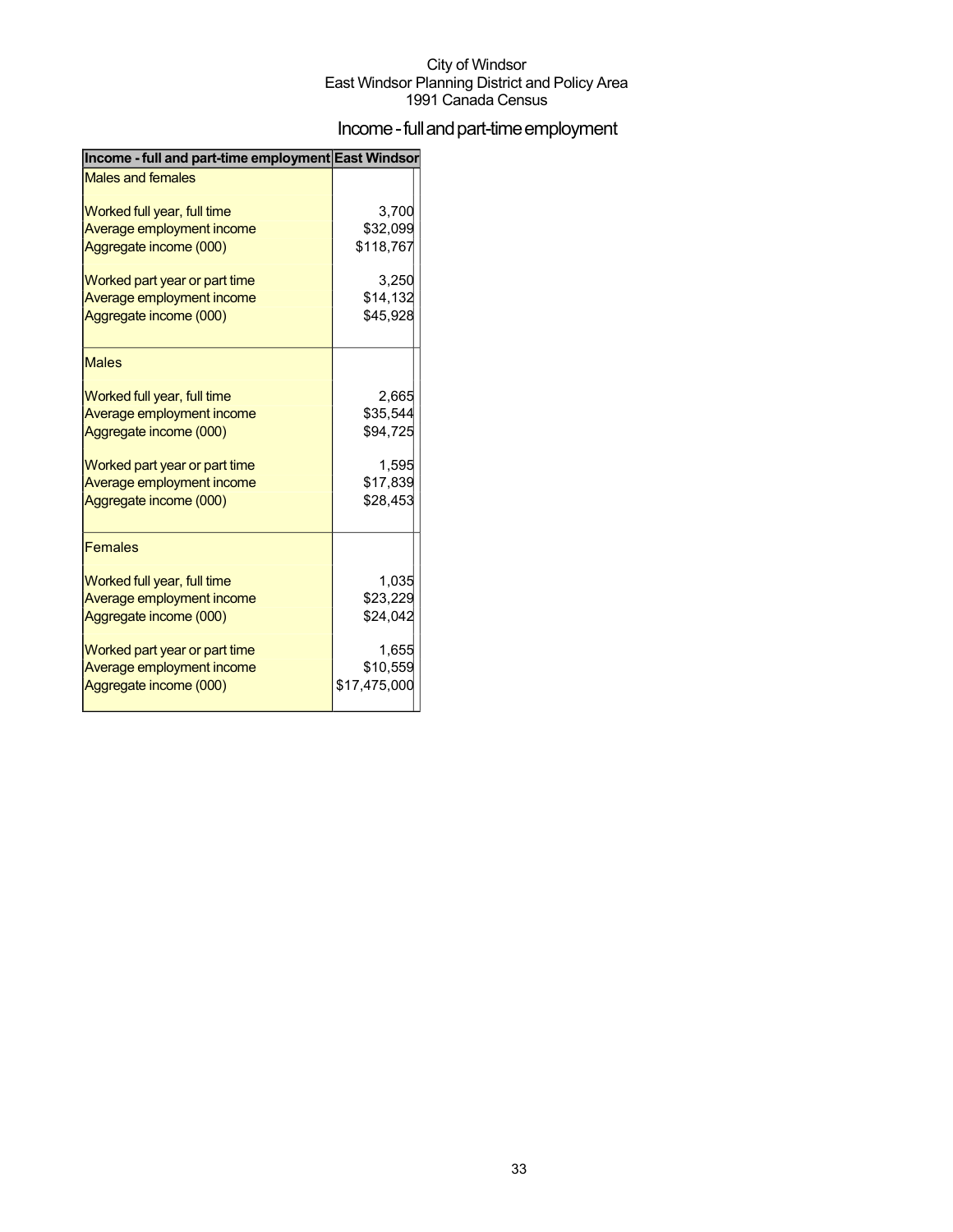## Income - Individual Source of Income

| Income - Individual<br><b>Source of Income</b> | <b>East Windsor</b> |               |
|------------------------------------------------|---------------------|---------------|
| Total 15 years and over with income            |                     | 15,530 % base |
|                                                |                     |               |
| <b>Under \$7,500</b>                           |                     | 3,00019.30%   |
| \$7,500 - \$14,999                             |                     | 3,47022.30%   |
| \$15,000 - \$29,999                            |                     | 4,62029.70%   |
| \$30,000 and over                              |                     | 4,36028.10%   |
| Average income                                 | \$22,217            |               |
| Aggregate income (000)                         | \$345,030           |               |
| <b>Median income</b>                           | \$19,715            |               |
|                                                |                     |               |
| Males 15 years and over with income            |                     | 7,695% base   |
| <b>Under \$7,500</b>                           |                     | 1,05513.70%   |
| \$7,500 - \$14,999                             |                     | 1,11014.40%   |
| \$15,000 - \$29,999                            |                     | 2,21028.70%   |
| \$30,000 and over                              |                     | 3,26042.40%   |
|                                                |                     |               |
| Average income                                 | \$27,738            |               |
| Aggregate income (000)                         | \$213,441           |               |
| <b>Median income</b>                           | \$25,329            |               |
| Females 15 years and over with income          |                     | 7,835% base   |
| <b>Under \$7,500</b>                           |                     | 1,94524.80%   |
| \$7,500 - \$14,999                             |                     | 2,36030.10%   |
| \$15,000 - \$29,999                            |                     | 2,41030.80%   |
| \$30,000 and over                              |                     | 1,100 14.00%  |
| Average income                                 | \$16,795            |               |
| Aggregate income (000)                         | \$131,589           |               |
| <b>Median income</b>                           | \$14,201            |               |
| Source of total income:                        |                     |               |
| <b>Employment income</b>                       | 68%                 |               |
| Government transfer payments                   | 15%                 |               |
| <b>Other income</b>                            | 13%                 |               |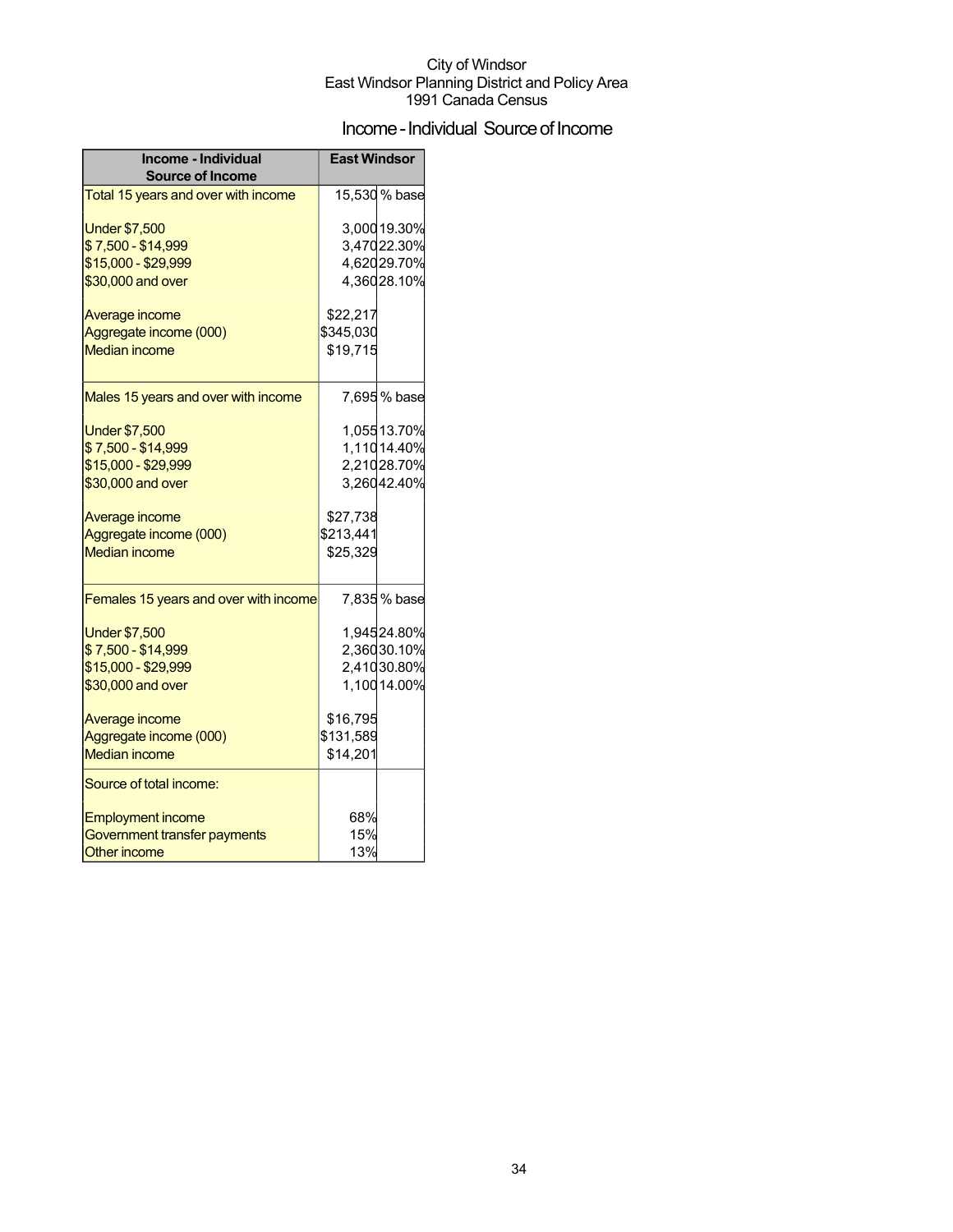## Income - Family and Household

| Income - Family and Household                                                                                                                                                                                                                                                                                    | <b>East Windsor</b>                                                    |                          |  |
|------------------------------------------------------------------------------------------------------------------------------------------------------------------------------------------------------------------------------------------------------------------------------------------------------------------|------------------------------------------------------------------------|--------------------------|--|
| <b>Total census families</b>                                                                                                                                                                                                                                                                                     |                                                                        | 6,230 % base             |  |
| <b>Family Income:</b>                                                                                                                                                                                                                                                                                            |                                                                        |                          |  |
| <b>Under \$20,000</b><br>\$20,000 - \$34,999<br>\$35,000 - \$49,999                                                                                                                                                                                                                                              | 1,108<br>1,271<br>1,683                                                | 18%<br>20%<br>27%        |  |
| \$50,000 and over                                                                                                                                                                                                                                                                                                | 2,152                                                                  | 35%                      |  |
| Average income<br>Aggregate income (000)<br><b>Median income</b>                                                                                                                                                                                                                                                 | \$43,905<br>\$275,282<br>\$39,402                                      |                          |  |
| <b>Total households</b>                                                                                                                                                                                                                                                                                          |                                                                        | 9,010 % base             |  |
| Household Income:<br><b>Under \$20,000</b><br>\$20,000 - \$34,999<br>\$35,000 - \$49,999<br>\$50,000 and over<br>Average income<br>Aggregate income (000)<br><b>Median income</b>                                                                                                                                | 2,261<br>2,003<br>2,030<br>2,681<br>\$39,409<br>\$355,073<br>\$34,185  | 25%<br>22%<br>23%<br>30% |  |
| Incidence of low income:<br><b>Total economic families</b><br><b>Families with low income</b><br>Incidence of low income<br>Total unattached individuals<br>Individuals with low income<br>Incidence of low income<br>Persons in private households<br>Persons in low income families<br>Incidence of low income | 6,210<br>1,020<br>16%<br>1,900<br>540<br>28%<br>21,755<br>4,250<br>20% |                          |  |